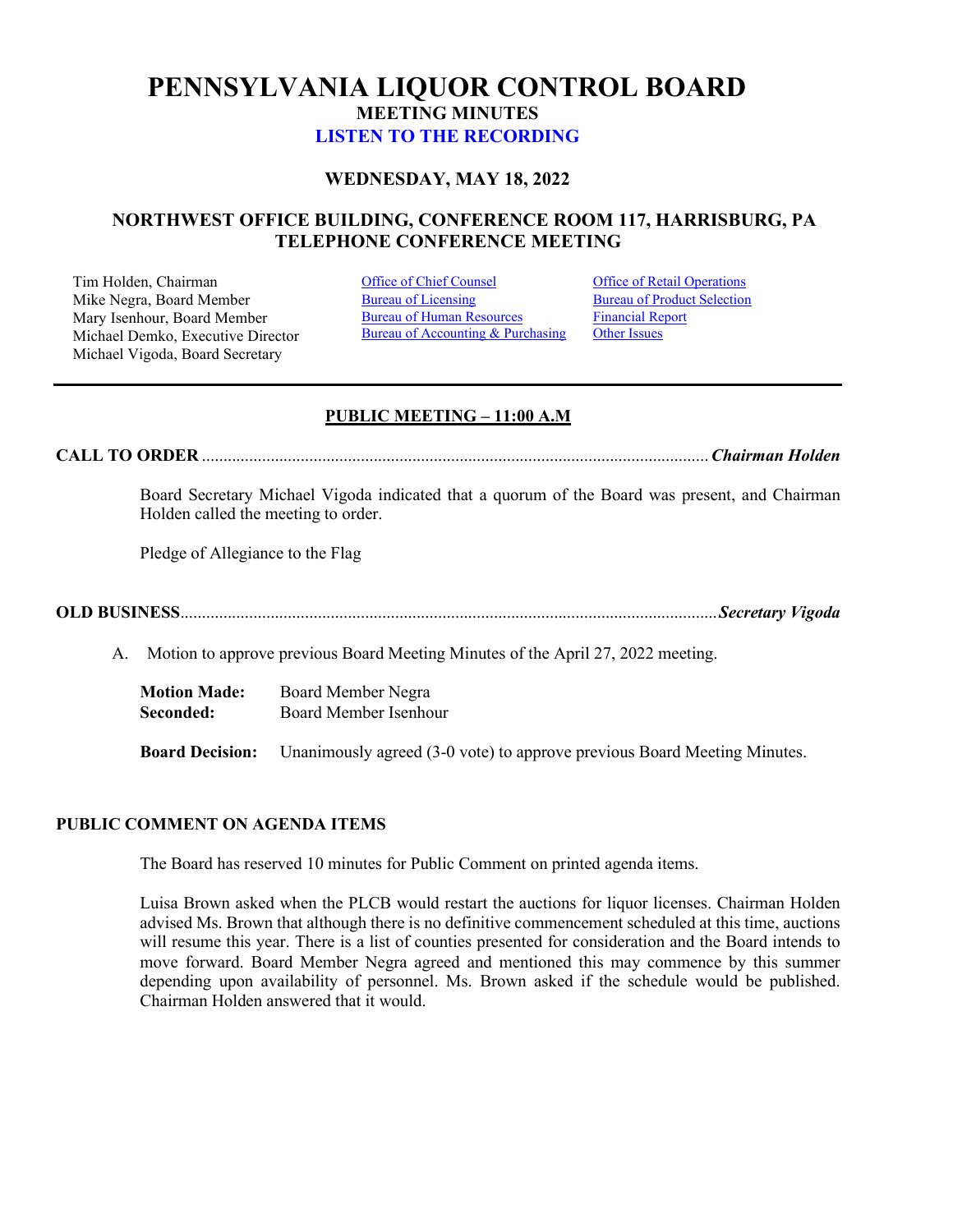Note: Board Minutes are not officially approved until all required signatures are affixed.

### **NEW BUSINESS**

<span id="page-1-0"></span>

| (1) | <b>New Garden Township</b><br>$(22-NE-03)$                                                                                   | Noise Exemption                                                                                                                                                                   |
|-----|------------------------------------------------------------------------------------------------------------------------------|-----------------------------------------------------------------------------------------------------------------------------------------------------------------------------------|
|     | <b>Motion Made:</b><br>Seconded:                                                                                             | Board Member Negra<br><b>Board Member Isenhour</b>                                                                                                                                |
|     | <b>Board Decision:</b>                                                                                                       | Unanimously agreed $(3-0)$ vote) to approve the municipal petition for exemption<br>from Liquor Code statute regarding amplified sound from May 18, 2022<br>through May 18, 2027. |
| (2) | <b>Hellertown Borough</b><br>$(22-NE-04)$                                                                                    | Noise Exemption                                                                                                                                                                   |
|     | <b>Motion Made:</b><br>Seconded:                                                                                             | Board Member Negra<br><b>Board Member Isenhour</b>                                                                                                                                |
|     | <b>Board Decision:</b>                                                                                                       | Unanimously agreed $(3-0)$ vote) to approve the municipal petition for exemption<br>from Liquor Code statute regarding amplified sound from May 18, 2022<br>through May 18, 2023. |
| (3) | 312 Denden, Inc.<br>312 Market Street<br>Philadelphia, PA 19106-2704<br>License No. R-6139/LID 82273<br>Citation No. 19-0231 | ALJ Appeal                                                                                                                                                                        |

Upon Board Member Negra's request, Chief Counsel Diaz explained that the three matters that the board members would be voting on concerning 312 Denden, Inc. were appeals of decisions by the Administrative Law Judge to sustain the citation dealing with this particular licensee. In each of these, the parties stipulated to the facts and thus there are no factual disputes. Rather, the appeals question whether the facts are sufficient to support the citations. As an example, the first citation was issued after loud music/noise was heard off the licensed premises, specifically in the apartment above the licensee, and heard by a BLCE officer. The appeal argues that this single incident was not enough to receive a citation, however a single incident is legally sufficient to support a citation. Licensees are strictly liable for violations of the Liquor Code; therefore the Chief Counsel's recommendation is for the Board to affirm the ALJ.

| <b>Motion Made:</b>    | Board Member Negra                                                            |
|------------------------|-------------------------------------------------------------------------------|
| Seconded:              | Board Member Isenhour                                                         |
| <b>Board Decision:</b> | Unanimously agreed (3-0 vote) to affirm the ALJ's decision and fine of \$500. |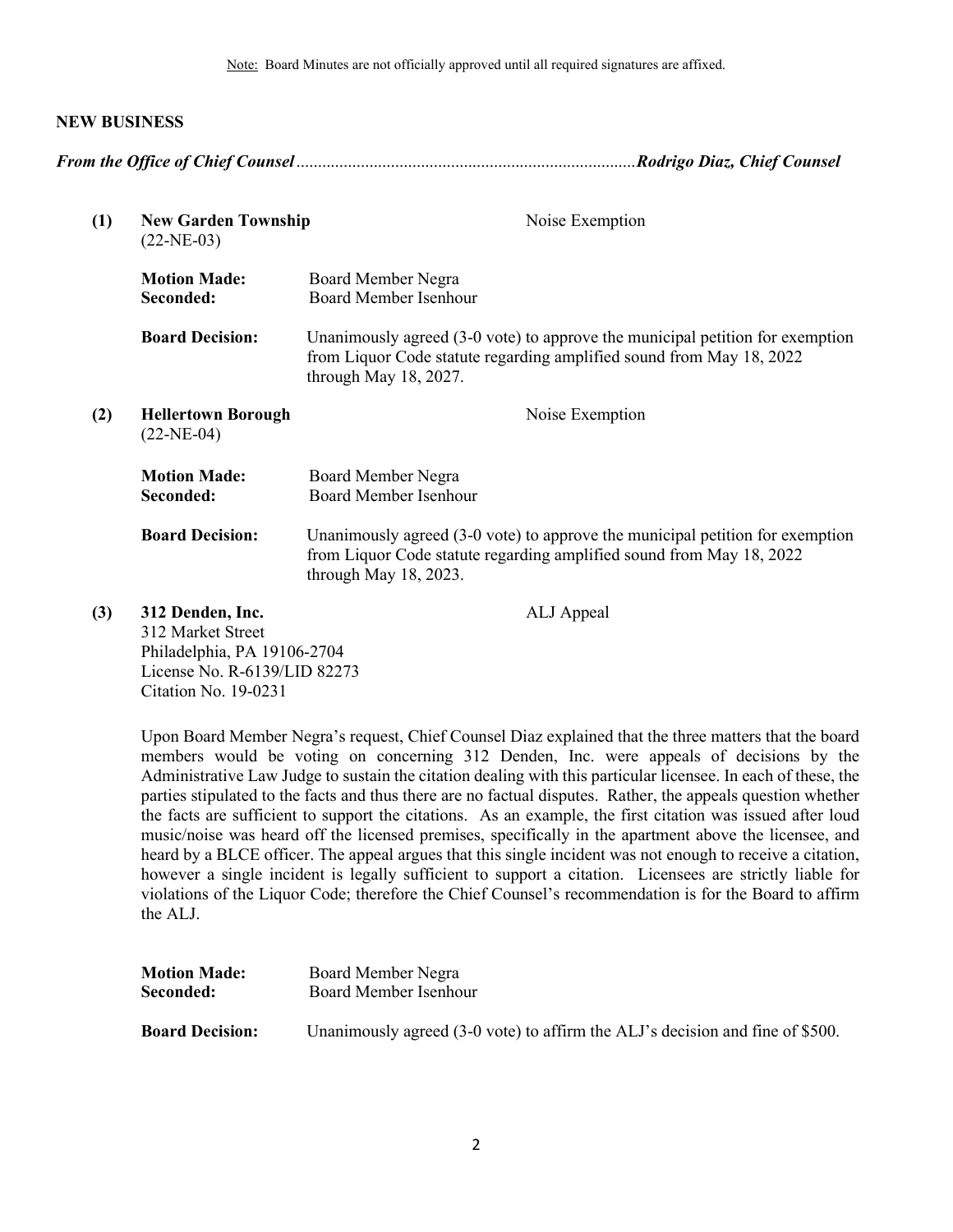| (4) | 312 Denden, Inc.<br>312 Market Street<br>Philadelphia, PA 19106-2704<br>License No. R-6139/LID 82273<br>Citation No. 19-0786                   |                                                    | ALJ Appeal                                                                        |
|-----|------------------------------------------------------------------------------------------------------------------------------------------------|----------------------------------------------------|-----------------------------------------------------------------------------------|
|     | <b>Motion Made:</b><br>Seconded:                                                                                                               | Board Member Negra<br><b>Board Member Isenhour</b> |                                                                                   |
|     | <b>Board Decision:</b>                                                                                                                         |                                                    | Unanimously agreed (3-0 vote) to affirm the ALJ's decision and fine of \$800.     |
| (5) | 312 Denden, Inc.<br>312 Market Street<br>Philadelphia, PA 19106-2704<br>License No. R-6139/LID 82273<br>Citation No. 20-0014                   |                                                    | ALJ Appeal                                                                        |
|     | <b>Motion Made:</b><br>Seconded:                                                                                                               | Board Member Negra<br>Board Member Isenhour        |                                                                                   |
|     | <b>Board Decision:</b>                                                                                                                         |                                                    | Unanimously agreed $(3-0$ vote) to affirm the ALJ's decision and fine of \$1,000. |
| (6) | <b>Intoxicology Department, LLC</b><br>131 West 2 <sup>nd</sup> Street<br>Berwick, PA 18603-4713<br>R-19021/LID 102585<br>Citation No. 20-0910 |                                                    | ALJ Appeal                                                                        |

Upon Board Member Negra's request, Chief Counsel Diaz stated that there were six citations regarding violations of the Governor's Emergency COVID-19 orders by this licensee. The facts were stipulated in all six of these cases. Violations consisted of employees and patrons not wearing masks, patrons being allowed to sit at the bar when the Governor's orders said they could not. Licensee agreed that these things occurred but argued that the Governor had no right to issue these orders. Licensee further argues that, even if the Governor did have the right to issue these orders, a licensee's refusal to comply with those orders does not constitute a violation that would support citations.

Advisory Notice 26 issued during COVID clearly states the Board's recognition of the Governor's authority to regulate alcohol in an emergency and the Pennsylvania Supreme Court affirmed the Governor's emergency authority. Mr. Diaz stated that the recommendation is that the Board sustain each of the six citations and remand back to the ALJ as five of these citations involve suspensions and substantial fines, and the ALJ will have to reset the dates for the fines to be paid.

Board Member Negra asked if they could do one motion for all six actions. Mr. Diaz stated that yes, they could; however, they must be clear on what they are voting on.

| <b>Motion Made:</b>    | Board Member Negra                                                                                             |
|------------------------|----------------------------------------------------------------------------------------------------------------|
| Seconded:              | Board Member Isenhour                                                                                          |
| <b>Board Decision:</b> | Unanimously agreed (3-0 vote) to affirm Administrative Law Judge and remand<br>to ALJ for further proceedings. |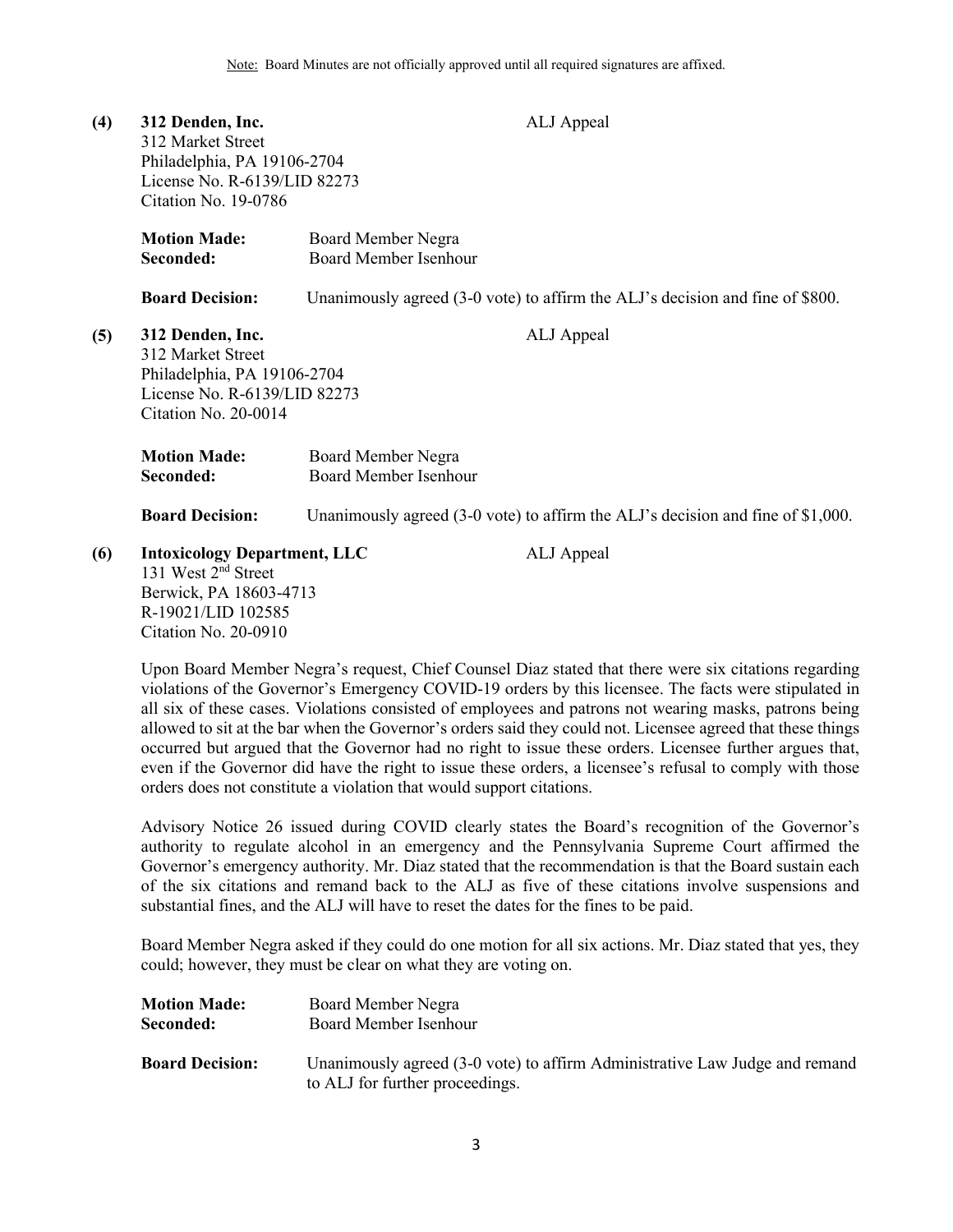| (7)  | <b>Intoxicology Department, LLC</b><br>131 West 2 <sup>nd</sup> Street<br>Berwick, PA 18603-4713<br>R-19021/LID 102585<br>Citation No. 20-0985 |                                                    | ALJ Appeal                                                                  |
|------|------------------------------------------------------------------------------------------------------------------------------------------------|----------------------------------------------------|-----------------------------------------------------------------------------|
|      | <b>Motion Made:</b><br>Seconded:                                                                                                               | Board Member Negra<br><b>Board Member Isenhour</b> |                                                                             |
|      | <b>Board Decision:</b>                                                                                                                         | to ALJ for further proceedings.                    | Unanimously agreed (3-0 vote) to affirm Administrative Law Judge and remand |
| (8)  | <b>Intoxicology Department, LLC</b><br>131 West 2 <sup>nd</sup> Street<br>Berwick, PA 18603-4713<br>R-19021/LID 102585<br>Citation No. 20-1134 |                                                    | ALJ Appeal                                                                  |
|      | <b>Motion Made:</b><br>Seconded:                                                                                                               | Board Member Negra<br><b>Board Member Isenhour</b> |                                                                             |
|      | <b>Board Decision:</b>                                                                                                                         | to ALJ for further proceedings.                    | Unanimously agreed (3-0 vote) to affirm Administrative Law Judge and remand |
| (9)  | <b>Intoxicology Department, LLC</b><br>131 West 2 <sup>nd</sup> Street<br>Berwick, PA 18603-4713<br>R-19021/LID 102585<br>Citation No. 20-1223 |                                                    | ALJ Appeal                                                                  |
|      | <b>Motion Made:</b><br>Seconded:                                                                                                               | Board Member Negra<br><b>Board Member Isenhour</b> |                                                                             |
|      | <b>Board Decision:</b>                                                                                                                         | to the ALJ for further proceedings.                | Unanimously agreed (3-0 vote) to affirm Administrative Law Judge and remand |
| (10) | <b>Intoxicology Department, LLC</b><br>131 West 2 <sup>nd</sup> Street<br>Berwick, PA 18603-4713<br>R-19021/LID 102585<br>Citation No. 21-0013 |                                                    | ALJ Appeal                                                                  |
|      | <b>Motion Made:</b><br>Seconded:                                                                                                               | Board Member Negra<br><b>Board Member Isenhour</b> |                                                                             |
|      | <b>Board Decision:</b>                                                                                                                         | to ALJ for further proceedings.                    | Unanimously agreed (3-0 vote) to affirm Administrative Law Judge and remand |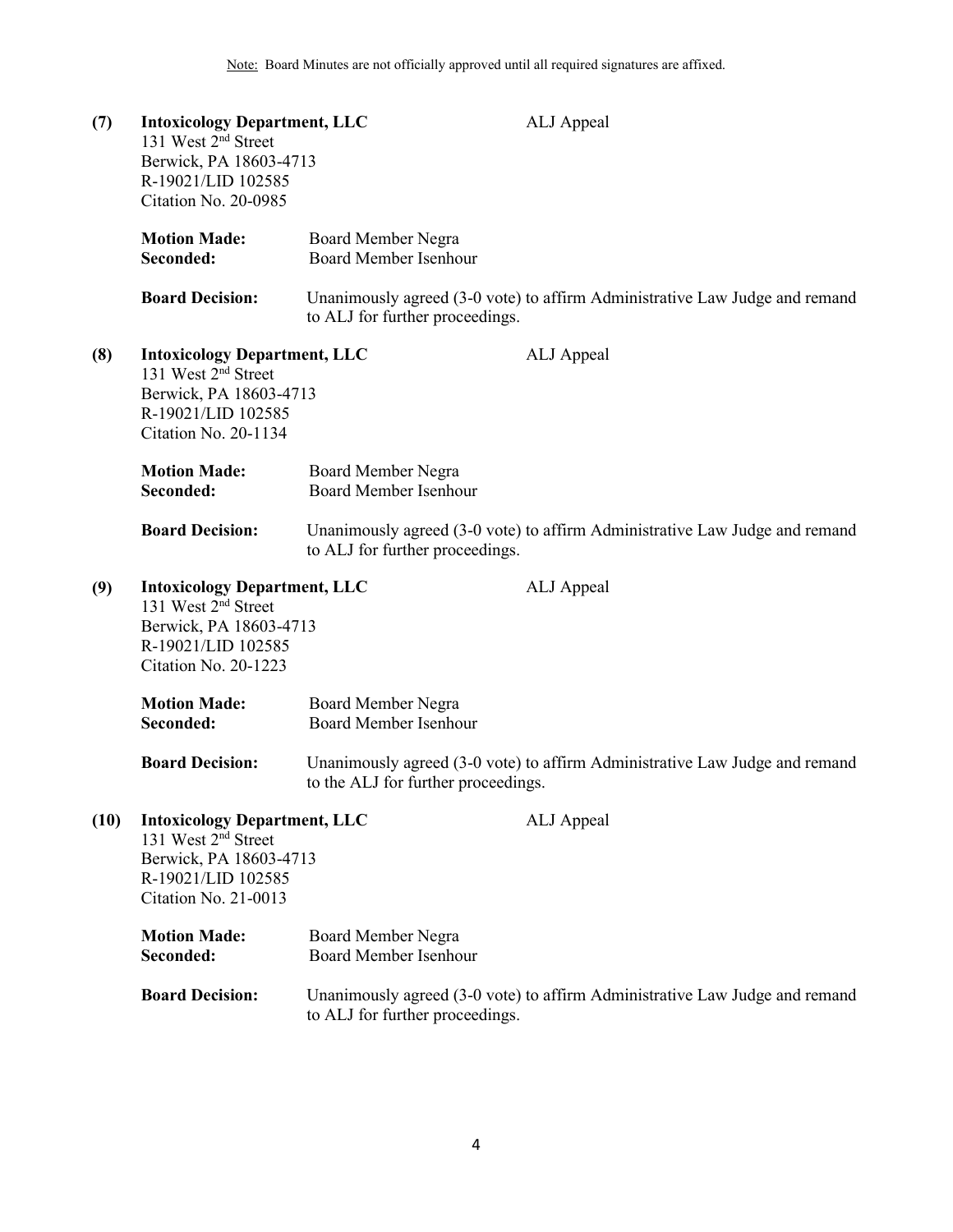| (11) | <b>Intoxicology Department, LLC</b><br>131 West 2 <sup>nd</sup> Street<br>Berwick, PA 18603-4713<br>R-19021/LID 102585<br>Citation No. $21-0129$ | ALJ Appeal                                                                                                     |
|------|--------------------------------------------------------------------------------------------------------------------------------------------------|----------------------------------------------------------------------------------------------------------------|
|      | <b>Motion Made:</b><br>Seconded:                                                                                                                 | Board Member Negra<br><b>Board Member Isenhour</b>                                                             |
|      | <b>Board Decision:</b>                                                                                                                           | Unanimously agreed (3-0 vote) to affirm Administrative Law Judge and remand<br>to ALJ for further proceedings. |

<span id="page-4-0"></span>

|  | <b>Stephanie McGrath, Acting Director, Bureau of Licensing</b> |
|--|----------------------------------------------------------------|

| (1) | <b>CNS Event Partners, LLC</b><br>R-1130 (LID No. 105633) Case No. 21-9098<br>1601 North Front Street<br>Philadelphia, Philadelphia County         |                                                        | Double Transfer & Request to Rescind<br>Conditional Licensing Agreement -<br>Restaurant |
|-----|----------------------------------------------------------------------------------------------------------------------------------------------------|--------------------------------------------------------|-----------------------------------------------------------------------------------------|
|     | <b>Motion Made:</b><br>Seconded:                                                                                                                   | Board Member Negra<br><b>Board Member Isenhour</b>     |                                                                                         |
|     | <b>Board Decision:</b>                                                                                                                             | request to rescind the Conditional Licensing Agreement | Unanimously agreed (3-0 vote) to approve transfer and to approve the                    |
| (2) | Django & Jet, LLC<br>t/a My Local Brew Works<br>(LID No. 109536)<br>4500 Worth Street<br>Suite J <sub>2</sub><br>Philadelphia, Philadelphia County |                                                        | New & Request for Interior Connections<br>with Another Business – Brewery               |
|     | <b>Motion Made:</b><br>Seconded:                                                                                                                   | Board Member Negra<br>Board Member Isenhour            |                                                                                         |

**Board Decision:** Unanimously agreed (3-0 vote) to approve new brewery license and request for interior connections with another business.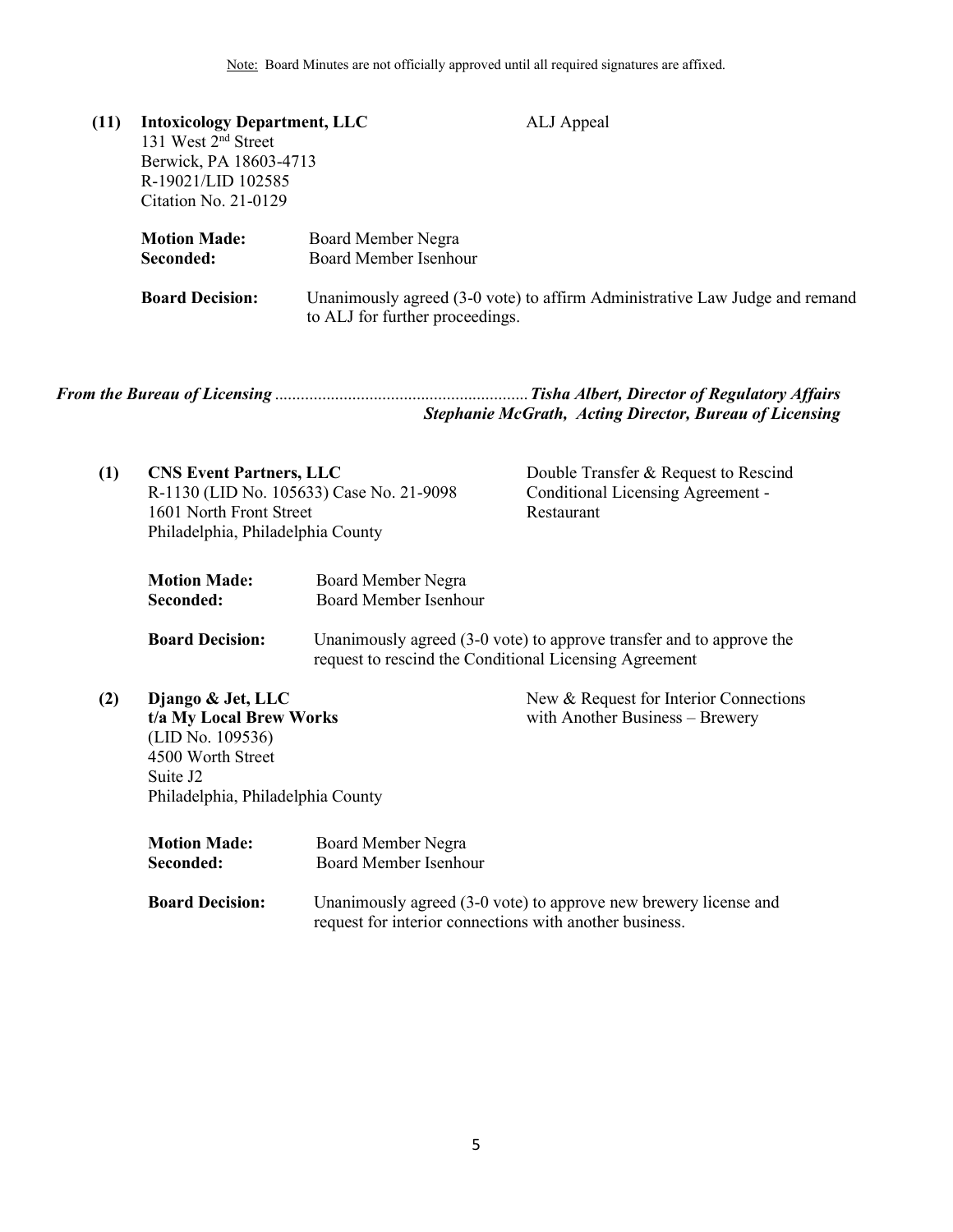**(3) Historic Woodburn Farm Distillery, LLC t/a Historic Woodburn Farm Distillery** AL-48224 (LID No. 106822) 4900 Spring Road Carroll Township Shermans Dale, Perry County Return (Release) from Safekeeping & Request for Interior Connections with Another Business – Limited Distillery **Motion Made:** Board Member Negra **Seconded:** Board Member Isenhour **Board Decision:** Unanimously agreed (3-0 vote) to approve release of license from safekeeping and request for interior connections with another business.

| (4) | <b>MCR King of Prussia Tenant, LLC</b><br>(LID No. 109117)<br>530 West Dekalb Pike<br>Route 202 | t/a Hampton Inn Philadelphia/King of Prussia | New & Request to Sell Other<br>Items on the Licensed<br>Premises – Hotel |
|-----|-------------------------------------------------------------------------------------------------|----------------------------------------------|--------------------------------------------------------------------------|
|     | <b>Upper Merion Township</b><br>King of Prussia, Montgomery County                              |                                              |                                                                          |
|     | <b>Motion Made:</b><br>Seconded:                                                                | Board Member Negra<br>Board Member Isenhour  |                                                                          |

**Board Decision:** Unanimously agreed (3-0 vote) to approve new hotel license and request to sell other items on the licensed premises.

| (5) | <b>RT/Stonebridge Joint Venture</b> |                       | Person-to-Person Transfer &        |
|-----|-------------------------------------|-----------------------|------------------------------------|
|     | t/a Ruby Tuesday #4856              |                       | Request to Sell Other Items on the |
|     | H-5965 (LID No. 109381)             |                       | Licensed Premises - Hotel          |
|     | 1000-1020 Far Hills Drive           |                       |                                    |
|     | Hopewell Township                   |                       |                                    |
|     | New Freedom, York County            |                       |                                    |
|     | <b>Motion Made:</b>                 | Board Member Negra    |                                    |
|     | Seconded:                           | Board Member Isenhour |                                    |
|     |                                     |                       |                                    |

**Board Decision:** Unanimously agreed (3-0 vote) to approve transfer and request to sell other items on the licensed premises.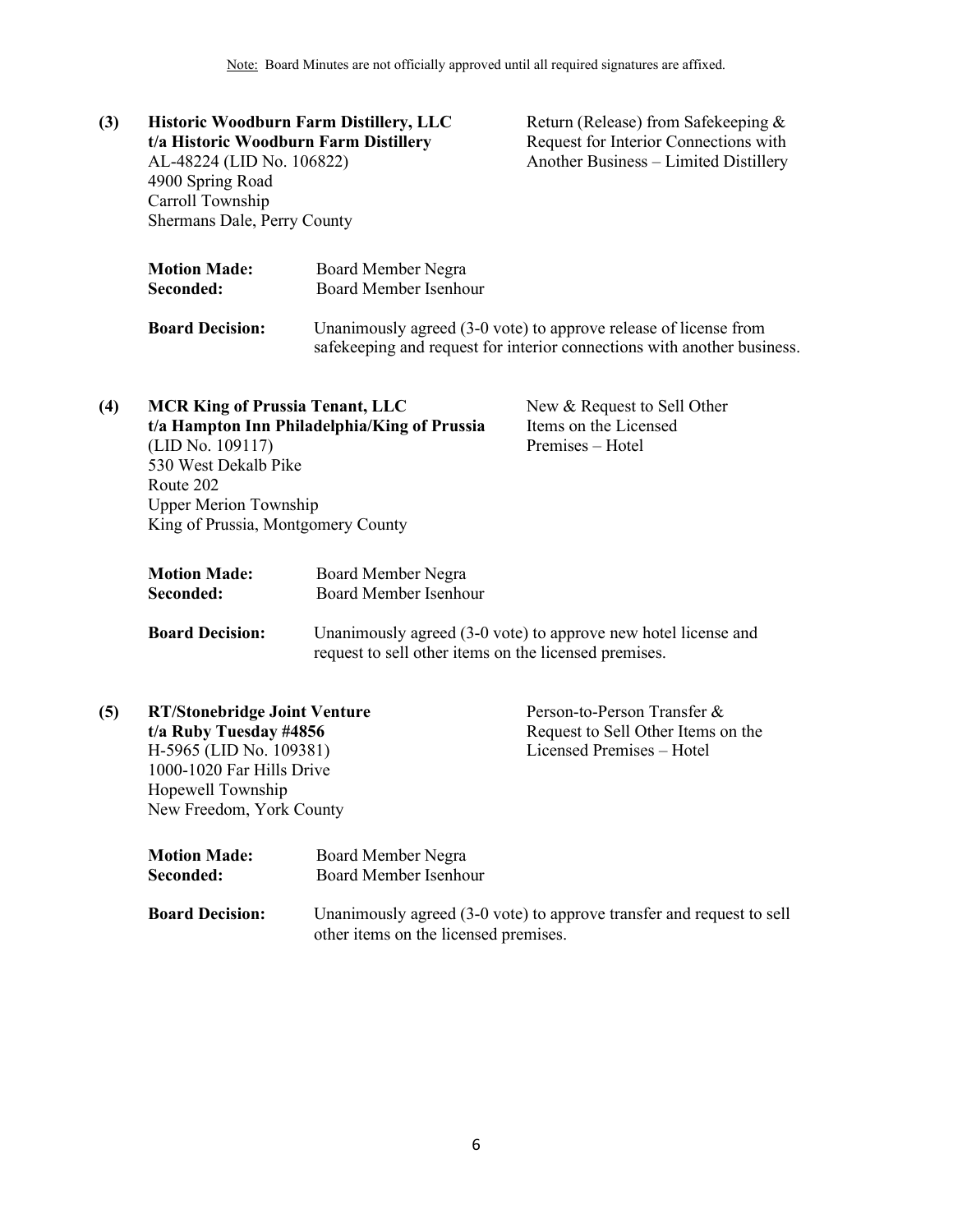| (6) | <b>Shenango Beverage, LLC</b><br>D-3031 (LID No. 71844)<br>3102 New Butler Road<br>Shenango Township<br>New Castle, Lawrence County |                                                                                       | Request to be Engaged in<br><b>Another Business/Dual</b><br>Employment - Distributor     |
|-----|-------------------------------------------------------------------------------------------------------------------------------------|---------------------------------------------------------------------------------------|------------------------------------------------------------------------------------------|
|     | <b>Motion Made:</b><br>Seconded:                                                                                                    | Board Member Negra<br>Board Member Isenhour                                           |                                                                                          |
|     | <b>Board Decision:</b>                                                                                                              | another business and dual employment.                                                 | Unanimously agreed $(3-0)$ vote) to approve request to be engaged in                     |
| (7) | <b>Kimberly Wood</b><br>t/a Fairmont Tavern<br>118 East Main Street<br>Youngsville, Warren County                                   | R-20335 (LID No. 49551) Case No. 21-9107                                              | Renewal - Restaurant                                                                     |
|     | <b>Motion Made:</b>                                                                                                                 | Board Member Negra                                                                    |                                                                                          |
|     |                                                                                                                                     | Chairman Tim Holden asked if there was anyone in the listening audience (in person or | virtually) who would like to make a comment concerning this item. There was no response. |
|     | Seconded:                                                                                                                           | <b>Board Member Isenhour</b>                                                          |                                                                                          |
|     | <b>Board Decision:</b>                                                                                                              | Unanimously agreed (3-0 vote) to refuse the renewal.                                  |                                                                                          |

**(8) AMPM, Inc. t/a Spanky's East** H-127 (LID No. 54152) Case No. 2020-54152 1700 Butler Street Easton, Northampton County

Renewal – District 4

**Motion Made:** Board Member Negra

Chairman Tim Holden asked if there was anyone in the listening audience (in person or virtually) who would like to make a comment concerning this item. There was no response.

**Seconded:** Board Member Isenhour **Board Decision:** Unanimously agreed (3-0 vote) to refuse the renewal.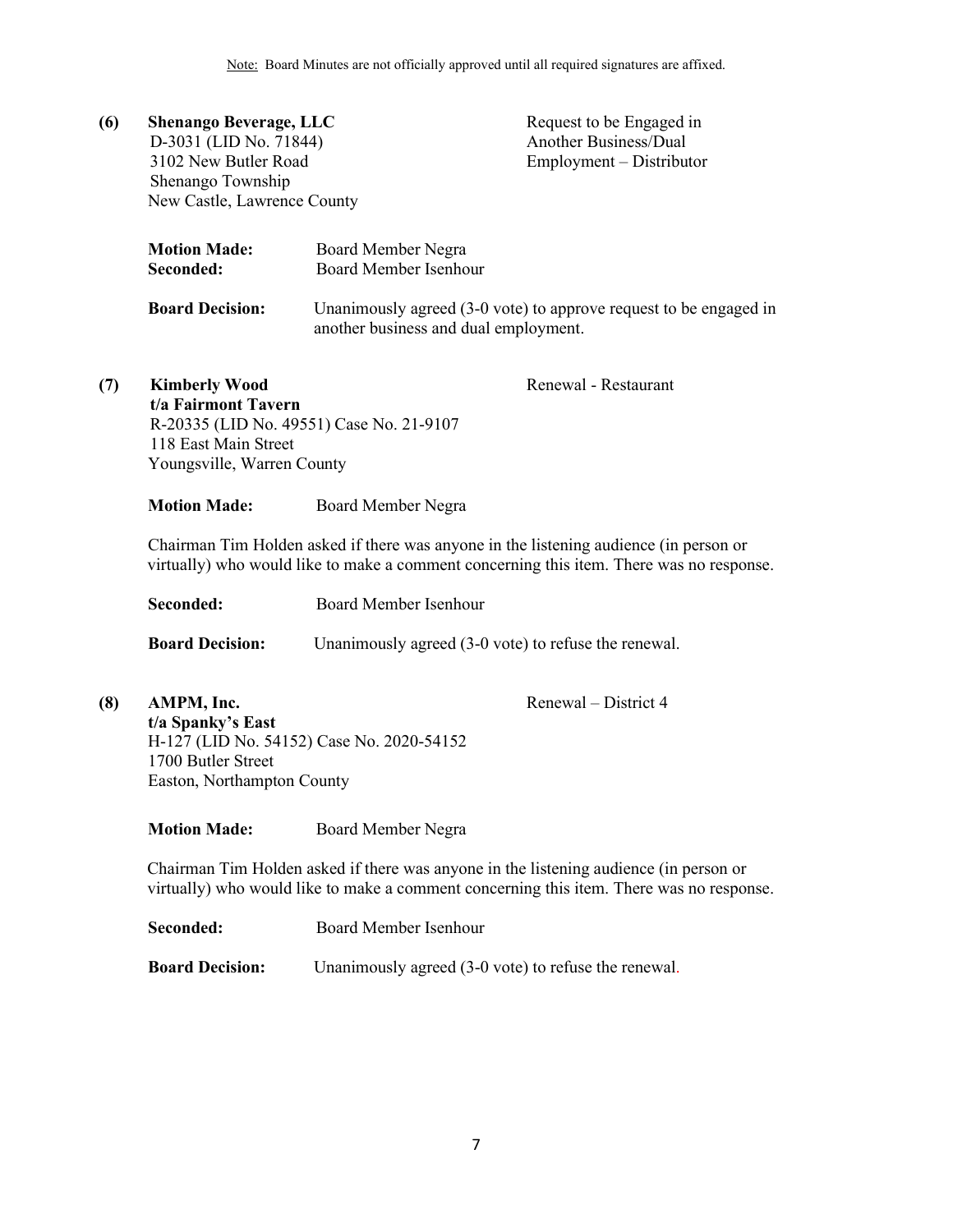| (9)  | Apple Inn, Inc.<br>t/a Apple Inn<br>2895 West Liberty Avenue<br>Dormont<br>Pittsburgh, Allegheny County                                          | R-7348 (LID No. 12688) Case No. 2021-12688         | Renewal – District 5                                            |
|------|--------------------------------------------------------------------------------------------------------------------------------------------------|----------------------------------------------------|-----------------------------------------------------------------|
|      | <b>Motion Made:</b><br>Seconded:                                                                                                                 | Board Member Negra<br>Board Member Isenhour        |                                                                 |
|      | <b>Board Decision:</b>                                                                                                                           | agreement.                                         | Unanimously agreed (3-0 vote) to hold for conditional licensing |
| (10) | <b>Central Restaurant and Catering, Inc.</b><br>t/a Central Hotel<br>300 Filbert Street<br>Curwensville, Clearfield County                       | R-17554 (LID No. 91359) Case No. 2021-91359        | Renewal – District 1                                            |
|      | <b>Motion Made:</b><br>Seconded:                                                                                                                 | Board Member Negra<br><b>Board Member Isenhour</b> |                                                                 |
|      | <b>Board Decision:</b>                                                                                                                           | Unanimously agreed (3-0 vote) to approve renewal.  |                                                                 |
| (11) | <b>Coopers Bar and Grill, Inc.</b><br>t/a Cooper<br>100 West Wyoming Avenue<br>Philadelphia, Philadelphia County                                 | R-9029 (LID No. 66269) Case No. 2022-66269         | <b>Conditional Licensing Agreement</b><br>Renewal – District 10 |
|      | <b>Motion Made:</b><br>Seconded:                                                                                                                 | Board Member Negra<br>Board Member Isenhour        |                                                                 |
|      | <b>Board Decision:</b>                                                                                                                           | conditional licensing agreement.                   | Unanimously agreed (3-0 vote) to approve renewal with new       |
| (12) | <b>Horton Township Sportsmens Club</b><br>C-3930 (LID No. 1804) Case No. 2021-1804<br>5197 Route 219<br>Horton Township<br>Brockport, Elk County |                                                    | Renewal – District 7                                            |
|      | <b>Motion Made:</b>                                                                                                                              | Board Member Negra                                 |                                                                 |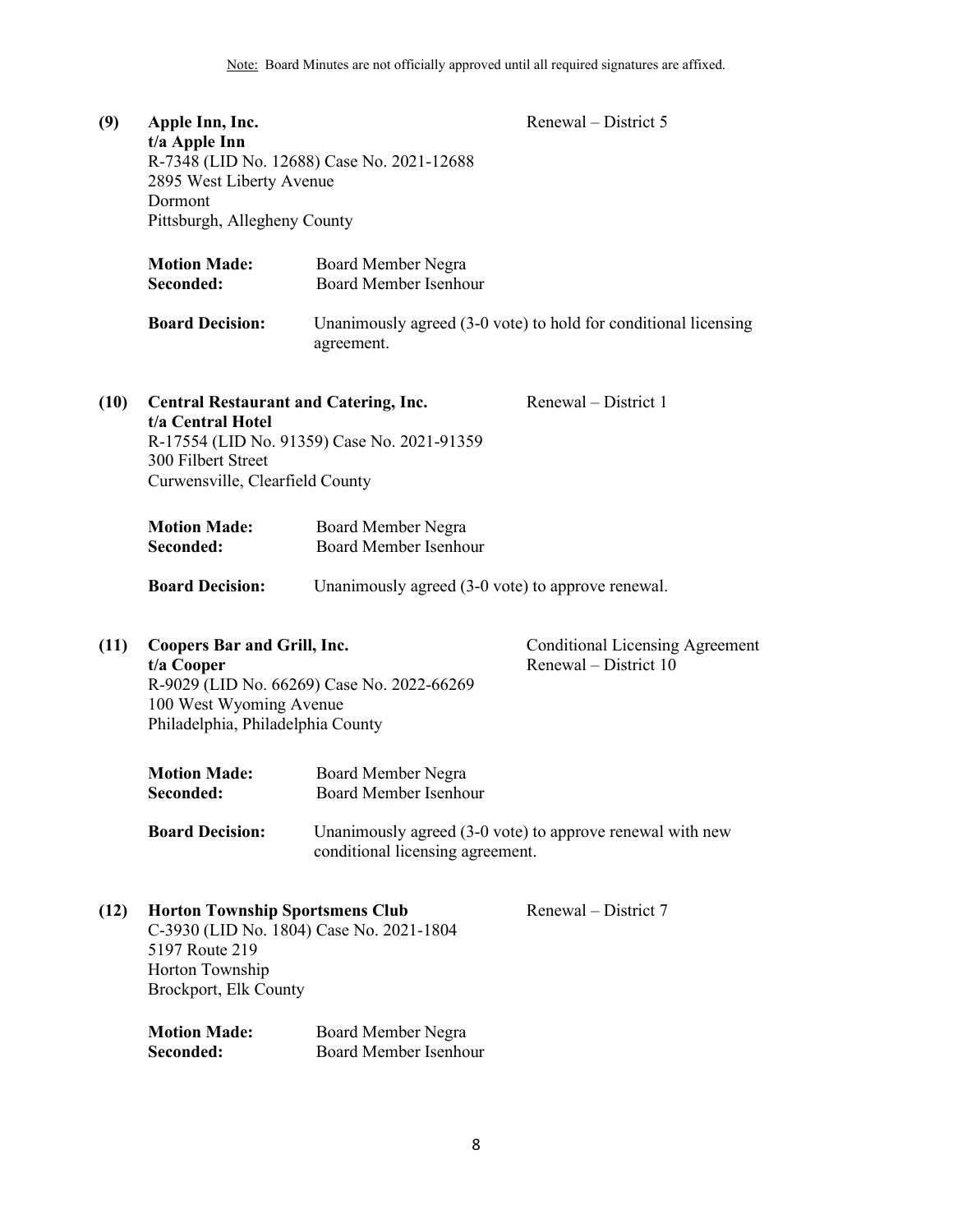|      | <b>Board Decision:</b>                                                                                                 | Unanimously agreed (3-0 vote) to hold for conditional licensing<br>agreement. |                                                                 |  |
|------|------------------------------------------------------------------------------------------------------------------------|-------------------------------------------------------------------------------|-----------------------------------------------------------------|--|
| (13) | Ilex Investment, Inc.<br>t/a Chambers<br>19 North Main Street<br>Doylestown, Bucks County                              | R-20753 (LID No. 49845) Case No. 2021-49845                                   | Renewal – District 11                                           |  |
|      | <b>Motion Made:</b><br>Seconded:                                                                                       | Board Member Negra<br><b>Board Member Isenhour</b>                            |                                                                 |  |
|      | <b>Board Decision:</b>                                                                                                 | agreement.                                                                    | Unanimously agreed (3-0 vote) to hold for conditional licensing |  |
| (14) | M & S Landis Corporation<br>t/a Fat Daddy's at the Woods<br>2510 East Market Street<br>York, York County               | R-18271 (LID No. 41521) Case No. 2022-41521                                   | <b>Conditional Licensing Agreement</b><br>Renewal – District 2  |  |
|      | <b>Motion Made:</b><br>Seconded:                                                                                       | Board Member Negra<br><b>Board Member Isenhour</b>                            |                                                                 |  |
|      | <b>Board Decision:</b>                                                                                                 | conditional licensing agreement.                                              | Unanimously agreed $(3-0$ vote) to approve renewal with new     |  |
| (15) | <b>Todd A. Swartz</b><br>t/a Midtowne Sports Bar & Grill<br>36 East 4 <sup>th</sup> Street<br>Emporium, Cameron County | R-10713 (LID No. 42310) Case No. 2021-42310                                   | Renewal – District 7                                            |  |
|      | <b>Motion Made:</b><br>Seconded:                                                                                       | Board Member Negra<br>Board Member Isenhour                                   |                                                                 |  |
|      | <b>Board Decision:</b>                                                                                                 | agreement.                                                                    | Unanimously agreed (3-0 vote) to hold for conditional licensing |  |
| (16) | TMP Tavern, Inc.<br>1527 West 26th Street<br>Erie, Erie County                                                         | R-2654 (LID No. 68030) Case No. 2021-68030                                    | Renewal – District 7                                            |  |
|      | <b>Motion Made:</b><br>Seconded:                                                                                       | Board Member Negra<br><b>Board Member Isenhour</b>                            |                                                                 |  |
|      | <b>Board Decision:</b>                                                                                                 | Unanimously agreed (3-0 vote) to approve renewal.                             |                                                                 |  |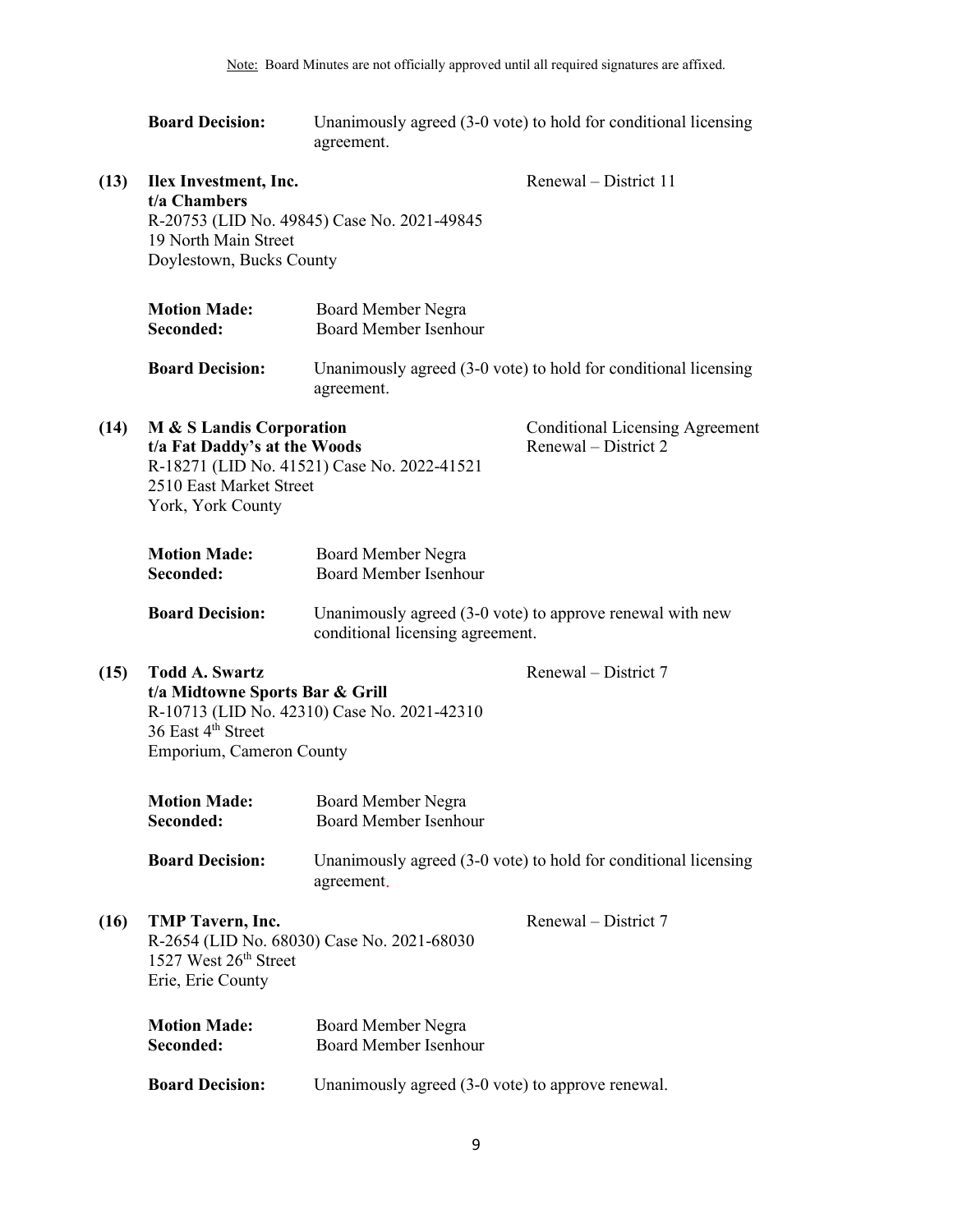### *From the Bureau of Human Resources*........................................... *Jason Lutcavage, Director of Administration Jennifer Haas, Director, Bureau of Human Resources*

<span id="page-9-1"></span><span id="page-9-0"></span>Personnel Actions

There were 16 personnel actions presented for consideration.

- **(1) Darshela Atif – Removal**
- **(2) Shaniyah Benson – Affirm Removal**
- **(3) Stephanie Bologansky - Removal**
- **(4) Jacqueline Brown – Removal**
- **(5) Monique Epps – Affirm Removal**
- **(6) Andrea Gallegos – Affirm Removal**
- **(7) Kendra Krauss – Removal**
- **(8) Michael Labik - Demotion**
- **(9) Tara Lennon – Affirm Removal**
- **(10) Nathaniel Mischen – Removal**
- **(11) Mariah Motley – Affirm Removal**
- **(12) Nicole Pfund - Removal**
- **(13) Erica Rivera – Affirm Removal**
- **(14) Joseph Shelton-Bey – Removal**
- **(15) Clover Stufflet – Affirm Removal**
- **(16) Jessica Wisniewski – Affirm Removal**

| <b>Motion Made:</b>    | Board Member Negra                                              |  |  |
|------------------------|-----------------------------------------------------------------|--|--|
| Seconded:              | Board Member Isenhour                                           |  |  |
| <b>Board Decision:</b> | Unanimously agreed (3-0 vote) to approve all Personnel Actions. |  |  |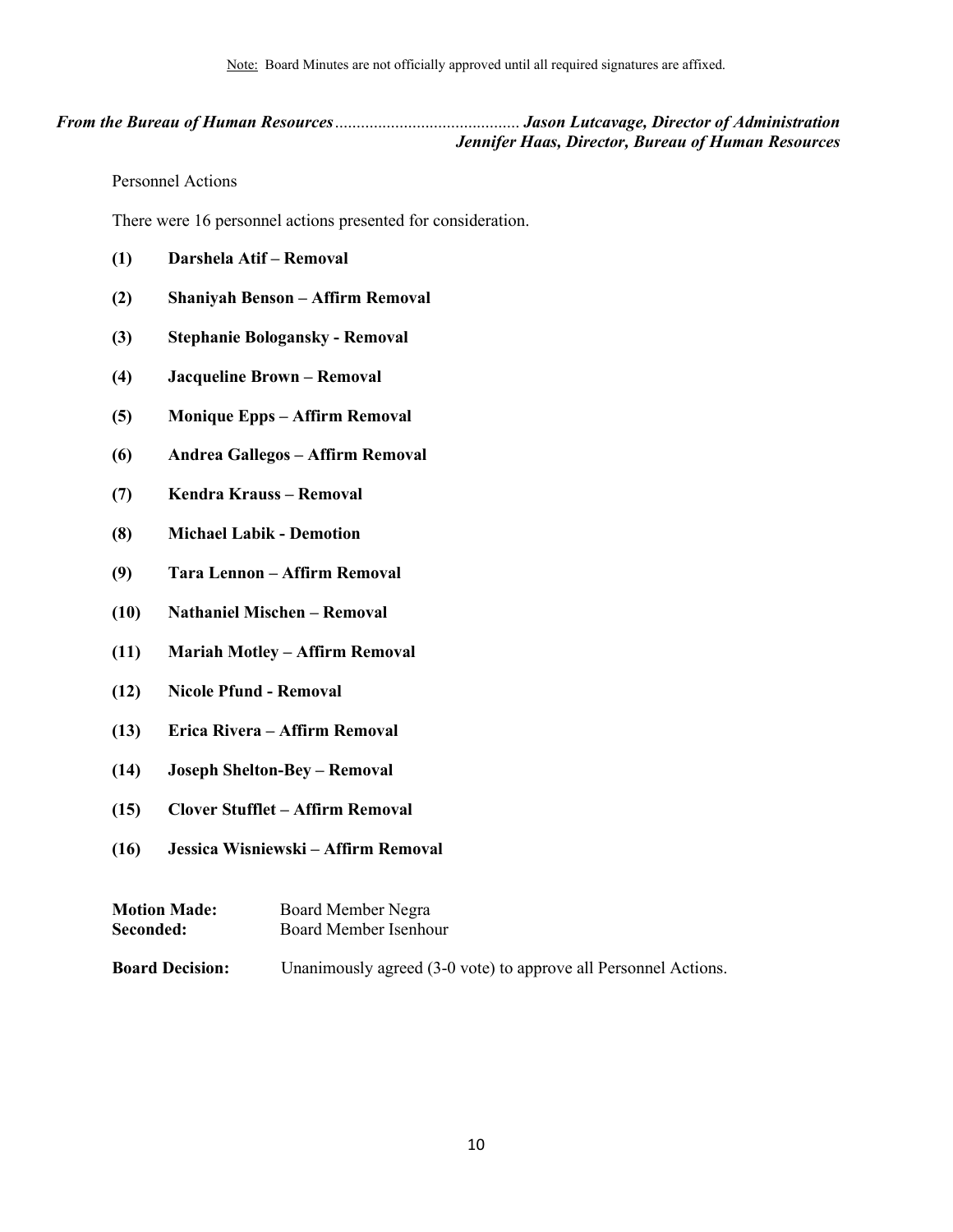*From the Bureau of Accounting & Purchasing* .............................................*Michael Demko*, *Executive Director Koppolu Ravindraraj, Director, Bureau of Accounting & Purchasing Mike Freeman, Director, Bureau of Financial Management & Analysis* 

Procurement Actions:

**(1) Steel Shelving for Store #0920** – Steel shelving for Fine Wine & Good Spirits Store #0920 in Quakertown.

Procured via Contract #4400016767 – VENDOR: **Kent Fixtures Corp**. –**\$62,393.44 estimated cost.** 

**(2) Cloud Security Administrator Staff Augmentation -** This purchase request is for a Cloud Security Administrator who possesses strong technical knowledge of security practices of Oracle Cloud Infrastructure (OCI) and Oracle Identity Cloud Service (IDCS). As part the PLCB Security Team, the Cloud Security Administrator will partner with cross-functional teams across the agency to prevent, assess and remediate security risks, ensure compliance with industry standards, and create solutions that solve or remediate security challenges. This individual will advise peers and IT managers to help influence and drive compliance in the form of risk remediation, data classification, regulatory obligations, and other security goals.

Procured via DGS Contract #4400024749 – VENDOR: **OST Inc. –** TERM: Seven months for period 6/6/2022 through 12/31/2022 - **\$174,024.00 estimated cost.**

**(3) Hearing Examiner Services –** Represent the Board in the capacity of a hearing examiner.

Procured via Sole Source – VENDOR: **Jodi Isenberg –** TERM: One year for period 6/14/2022 through 6/13/2023 - **\$150,000.00 estimated cost.**

**(4) Gap Analysis of PLCB Merchandising Activities and Recommendations for Process and Organizational Improvements –** To further the analysis that was accomplished, Deloitte Consulting, LLP will initiate key activities needed to launch the merchandising transformation including: designing the future state of the merchandising operating model, creating greater role clarity, and supporting change management activities.

Procured via PO 63021629 Change Order – VENDOR: **Deloitte Consulting, LLP** – TERM: Approximately 20 months for period 05/18/2022 through 12/31/2023 - **\$399,800.00 estimated cost.**

**(5) ServiceNow Software Licensing -** 40 Customer Service Management Professional licenses and supporting ServiceNow environments to enable the PLCB to establish a customer service ticketing system for four different business areas (Fine Wine & Good Spirits, Wholesale Operations/LOOP support, Special Order and Regulatory/Licensing) to be integrated into existing Genesys call and chat platforms.

Procured via DGS Contract #4400004253 – VENDOR: **Carahsoft Technology Group –** TERM: Two years for period 5/27/2022 through 5/26/2024 - **\$127,113.60 estimated cost.**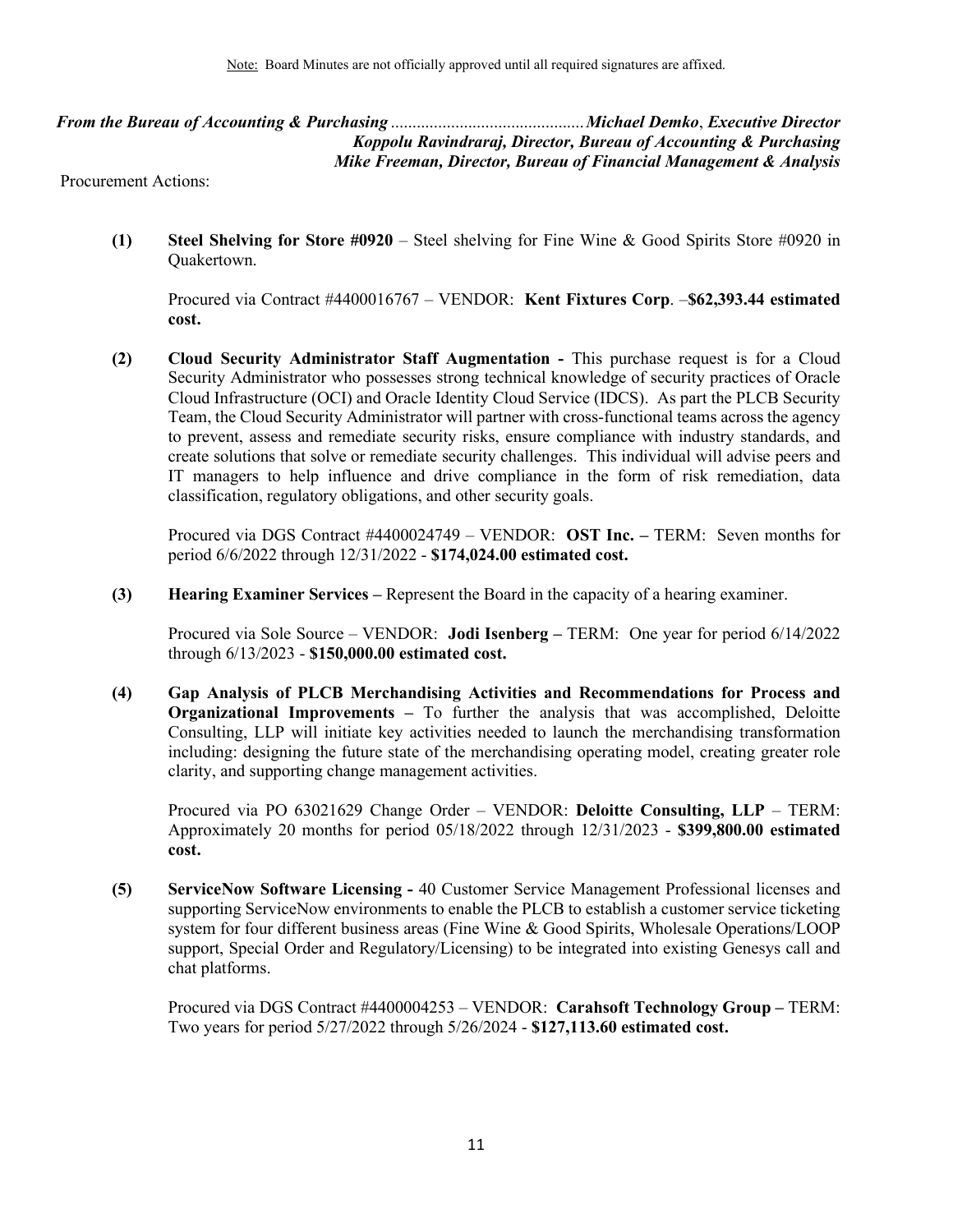| Board Member Negra                                                |
|-------------------------------------------------------------------|
| Board Member Isenhour                                             |
| Unanimously agreed (3-0 vote) to approve all Procurement Actions. |
|                                                                   |

Inter-Agency Charges:

- **(1) Department of General Services (DGS) Property Costs (JOB 7)** Billing of \$115,307.28 for the estimated costs for the fourth quarter of FY 2021-22 for Commonwealth property costs. This is for the property costs for the Northwest Office Building (NWOB), which includes direct costs paid by DGS (electricity charges), as well as prorated expenses for Capital Police services and City of Harrisburg Fire Protection. This year's charges for Q1-Q4 are \$461,229 or \$19,015 (4.3%) higher than last year's billings.
- **(2) Governor's Office JOB OPE** Governor's Office for Performance Excellence (OPE) billing of \$52,726.00 for FY 2021-22 for the PLCB allocated share (2.3%) of the aggregate \$2.3 million billed to Commonwealth agencies. Billing is prorated based on the LCB's comparative share of aggregated Commonwealth agency budgets. The PLCB's billing increased by \$5,161 (+10.9%) from last year. This billing was previously known as the GOTIME billing and was charged as part of JOB 78 from the Office of Administration until last FY.
- **(3) Office of Comptroller Operations –** Billing of \$1,137,575.32 for the third quarter's actual expenses for January, February, and March from the Office of Comptroller Operations. This billing is \$2,339.01 (-0.2%) less than last year's third quarter billing.
- **(4) Office of Comptroller Operations -** Billing of \$2,073,183.95 for the fourth quarter's "estimated" expenses from the Office of Comptroller Operations, which includes an extra payroll and, as in prior years, it will cover the fiscal year "over-head" charges for portions of BAFM and BOA directors and Payables unit costs. The estimated billing is \$107,980.06 (+5.5%) more than last year, but the total FY billings total \$6,025,000.00 for the same exact billing amount as last year. Any over/under charges from this estimated billing will be "trued-up" with next year's first quarter billing.
- **(5) Department of Auditor General –** FY 2021-22 third quarter billing of \$566,169.32 from the Department of the Auditor General. The charge for FY 2021-22 Q3 services is \$20,875 (-3.6%) less than last year's Q3 billing and is based on actual audit hours for January, February and March, which were down 9.7% from Q3 last year. FY 2021-22 YTD charges are \$1.99 million or \$24,508 (+1.8%) more than last year.

 The Bureau of Financial Management and Analysis has reviewed these charges and determined that they are reasonable based on billing methodology and previous experience**.**

| <b>Motion Made:</b> | Board Member Negra    |
|---------------------|-----------------------|
| Seconded:           | Board Member Isenhour |

<span id="page-11-0"></span>**Board Decision:** Unanimously agreed (3-0 vote) to approve all Inter-Agency Charges.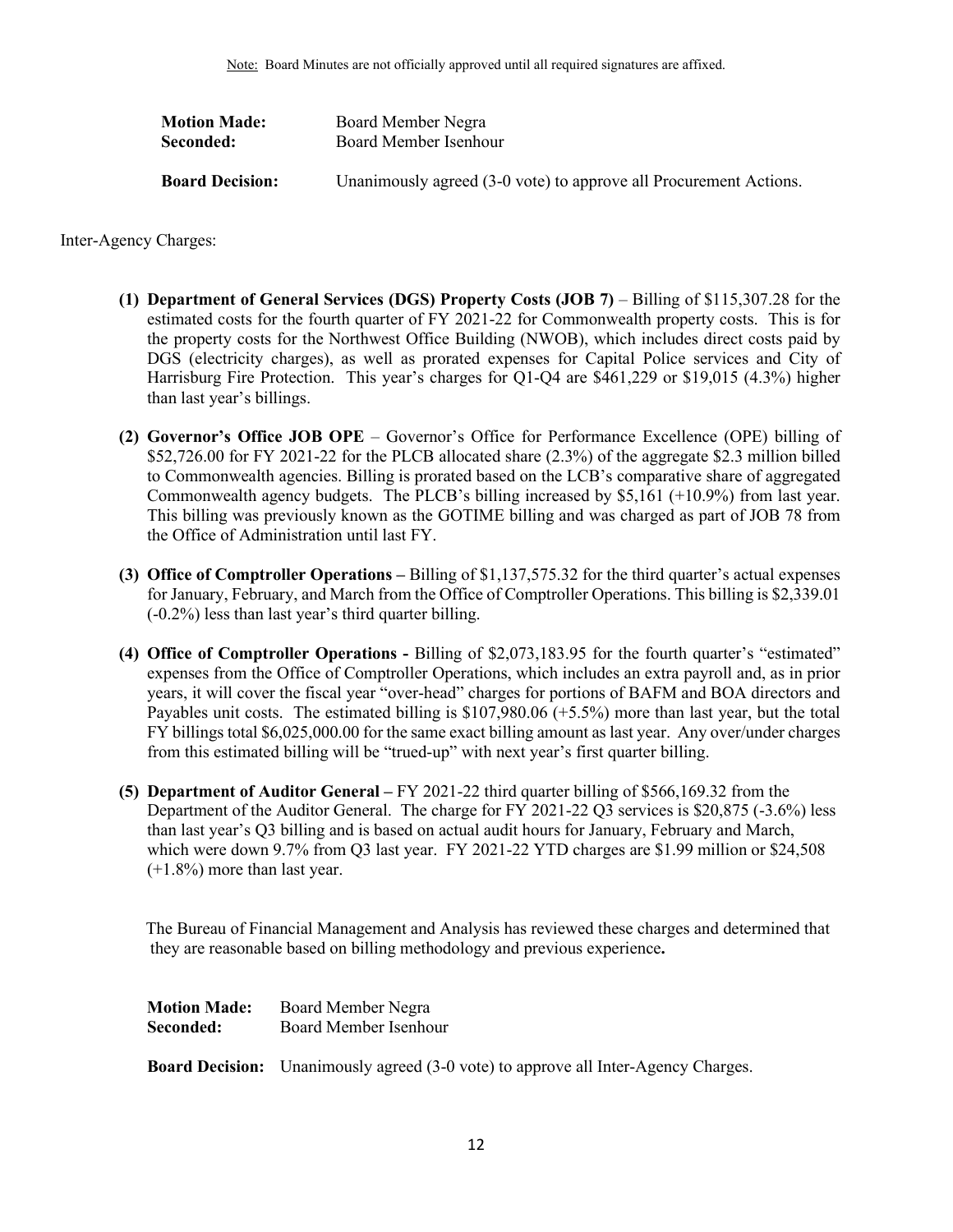Note: Board Minutes are not officially approved until all required signatures are affixed.

*From the Office of Retail Operations* .............................................................. *Michael Demko, Executive Director*

- **(1) #2201 Kline Village Plaza, 29 Kline Village, Harrisburg Amendment**
- **(2) #0202 River Town Shops, 90 Allegheny River Boulevard, Verona Exercise Option**
- **(3) #0279 722 Brookline Boulevard, Pittsburgh Exercise Option**
- **(4) #3302 Punxy Plaza, 567 West Mahoning Street, Punxsutawney Exercise Option**

| <b>Motion Made:</b>    | Board Member Negra                                                      |  |
|------------------------|-------------------------------------------------------------------------|--|
| Seconded:              | Board Member Isenhour                                                   |  |
| <b>Board Decision:</b> | Unanimously agreed (3-0 vote) to approve all Retail Operations actions. |  |

*From the Bureau of Product Selection* ............................................. *Tom Bowman, Director of Product Selection* 

| <u> VENDOR – ITEM NAME</u>                       |    | <b>BOARD ACTION REQUESTED</b> |               |
|--------------------------------------------------|----|-------------------------------|---------------|
| Various                                          | 1. | Regular New Items Accepted    |               |
| Various                                          | 2. | Regular PA New Items Accepted |               |
| Various                                          | 3. | Regular Recommended Delist    |               |
| 1. Regular New Items Accepted                    |    |                               |               |
| <b>BRAND NAME AND SIZE</b>                       |    |                               | <b>REASON</b> |
| Jim Beam Brands Co                               |    |                               |               |
| Canadian Club Apple 750 mL                       |    |                               | 2, 5          |
| <b>Majestic Wine and Spirits</b>                 |    |                               |               |
| Artista Organic Lime Margarita 1.5 L             |    |                               | 18            |
| Artista Organic Strawberry Margarita 1.5 L       |    |                               | 18            |
|                                                  |    |                               |               |
| Santa Julia Organica Cabernet del Mercado 750 mL |    |                               | 18            |
| Santa Julia Organica Malbec del Mercado 750 mL   |    |                               | 18            |
| Wellsley Farms Sauvignon Blanc 750 mL            |    |                               | 18            |
| <b>MHWLTD</b>                                    |    |                               |               |
| Viva Agave Maduro Cocktail 1 L                   |    |                               | 18            |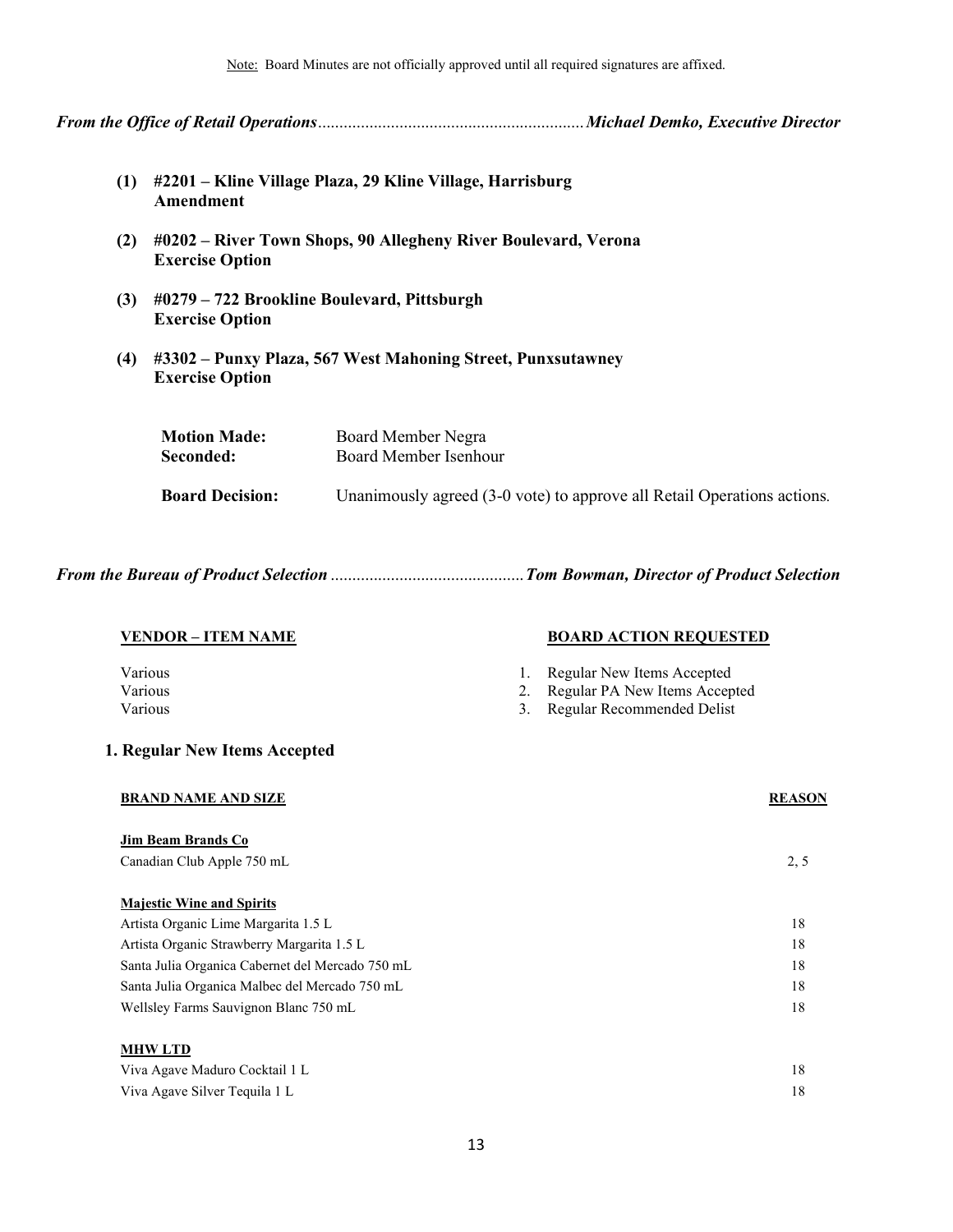| <b>Palm Bay International</b>                                  |               |
|----------------------------------------------------------------|---------------|
| Alexander Grappa 700 mL                                        | 3, 8          |
| <b>Southern Glazers W S of PA</b>                              |               |
| Luc Belaire Bleu Sparkling 750 mL                              | 2,3,9,12,19   |
| Uptown Wine Blue Hawaiian Cocktail 1.5 L                       | 18            |
| Uptown Wine Pina Colada Cocktail 1.5 L                         | 18            |
| <b>The Wine Group Inc</b>                                      |               |
| Redwood Highway Cabernet Sauvignon 750 mL                      | 18            |
| Redwood Highway Chardonnay 750 mL                              | 18            |
| Redwood Highway Merlot 750 mL                                  | 18            |
| Redwood Highway Moscato 750 mL                                 | 18            |
| Redwood Highway Pinot Grigio Colombard 750 mL                  | 18            |
| Redwood Highway Red Blend 750 mL                               | 18            |
| Sun Soaked Blueberry Moscato 750 mL                            | 18            |
| Sun Soaked Caramel Apple Moscato 750 mL                        | 18            |
| Sun Soaked Mango Moscato 750 mL                                | 18            |
| Sun Soaked Peach Moscato 750 mL                                | 18            |
| Sun Soaked Pineapple Moscato 750 mL                            | 18            |
| Sun Soaked Strawberry Moscato 750 mL                           | 18            |
| <b>BRAND NAME AND SIZE</b>                                     | <b>REASON</b> |
| <b>Vivino Selections</b>                                       |               |
| Oblivion Zinfandel 750 mL                                      | 18            |
| RECOMMENDED ACTION: We recommend the Board approve this action |               |
| 2. Regular PA New Items Accepted                               |               |
| <b>BRAND NAME AND SIZE</b>                                     | <b>REASON</b> |
| <b>Pine Creek Spirits</b>                                      |               |
| Vodka Jawn 750 mL                                              | 16            |
| Yinz Vodka 750 mL                                              | 16            |

RECOMMENDED ACTION: We recommend the Board approve this action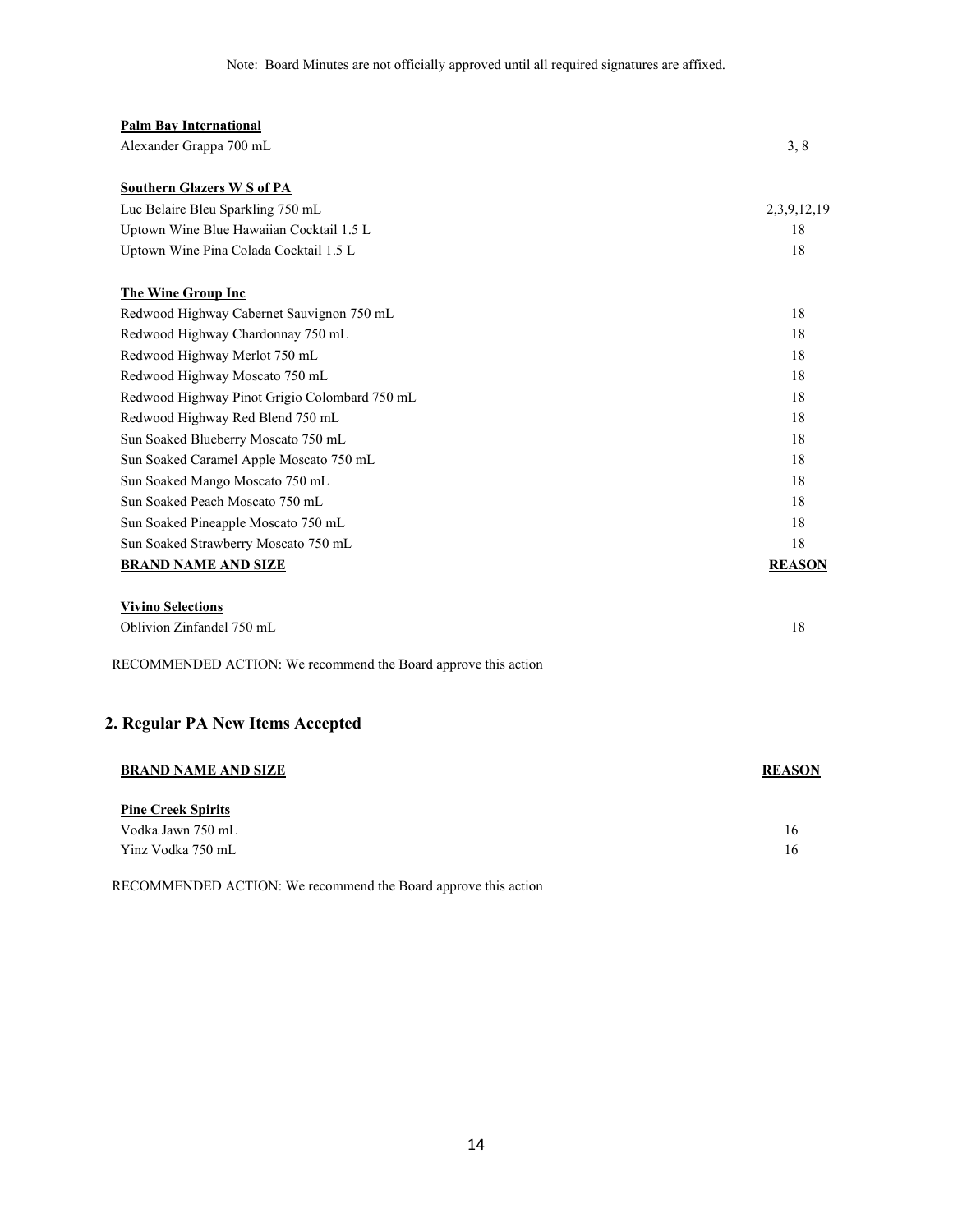### **New Items – Recommended Listings**

### **Reason Codes**

- 1. Strong marketing support
- 2. High brand recognition
- 3. Line/Size extension of successful brand
- 4. Trade up opportunity
- 5. Growing category
- 6. Growing segment
- 7. National rollout
- 8. Niche item / Limited distribution
- 9. High dollar profit potential
- 10. Trade out
- 11. High quality for the value
- 12. Innovative product/flavor
- 13. High sales through other PLCB channels (Luxury, Online, SLO)
- 14. Underrepresented category/segment
- 15. Hole in selection consumer/store requests
- 16. PA Spirits
- 17. PA Wines
- 18. Licensee only
- 19. Probationary listing

### **3. Regular Recommended Delist**

| <b>BRAND NAME AND SIZE</b>                                                         | <b>CODE</b> |
|------------------------------------------------------------------------------------|-------------|
| <b>Allegro Winery</b>                                                              |             |
| Rave Harmony Pennsylvania 375 mL Can                                               | 98171       |
| Rave Punk Pennsylvania 375 mL Can                                                  | 98170       |
| <b>BRAND NAME AND SIZE</b>                                                         | <b>CODE</b> |
| <b>Constellation Brand Inc</b><br>Woodbridge by Robert Mondavi Bourbon Barrel Aged | 782         |
| Cabernet Sauvignon 750 mL                                                          |             |
| Woodbridge by Robert Mondavi Cabernet Merlot 1.5 L                                 | 4487        |
| Woodbridge by Robert Mondavi Moscato 1.5 L                                         | 3260        |
| Woodbridge by Robert Mondavi White Zinfandel 1.5 L                                 | 4121        |
| <b>County Seat Spirits LLC</b>                                                     |             |
| Hidden Copper Bourbon 750 mL                                                       | 2083        |
| <b>Palm Bay International</b>                                                      |             |
| Alexander Grappa 750 mL                                                            | 30589       |
| <b>Pip Imports and Domestics LLC</b>                                               |             |
| Maris Le Zulu 750 mL                                                               | 97533       |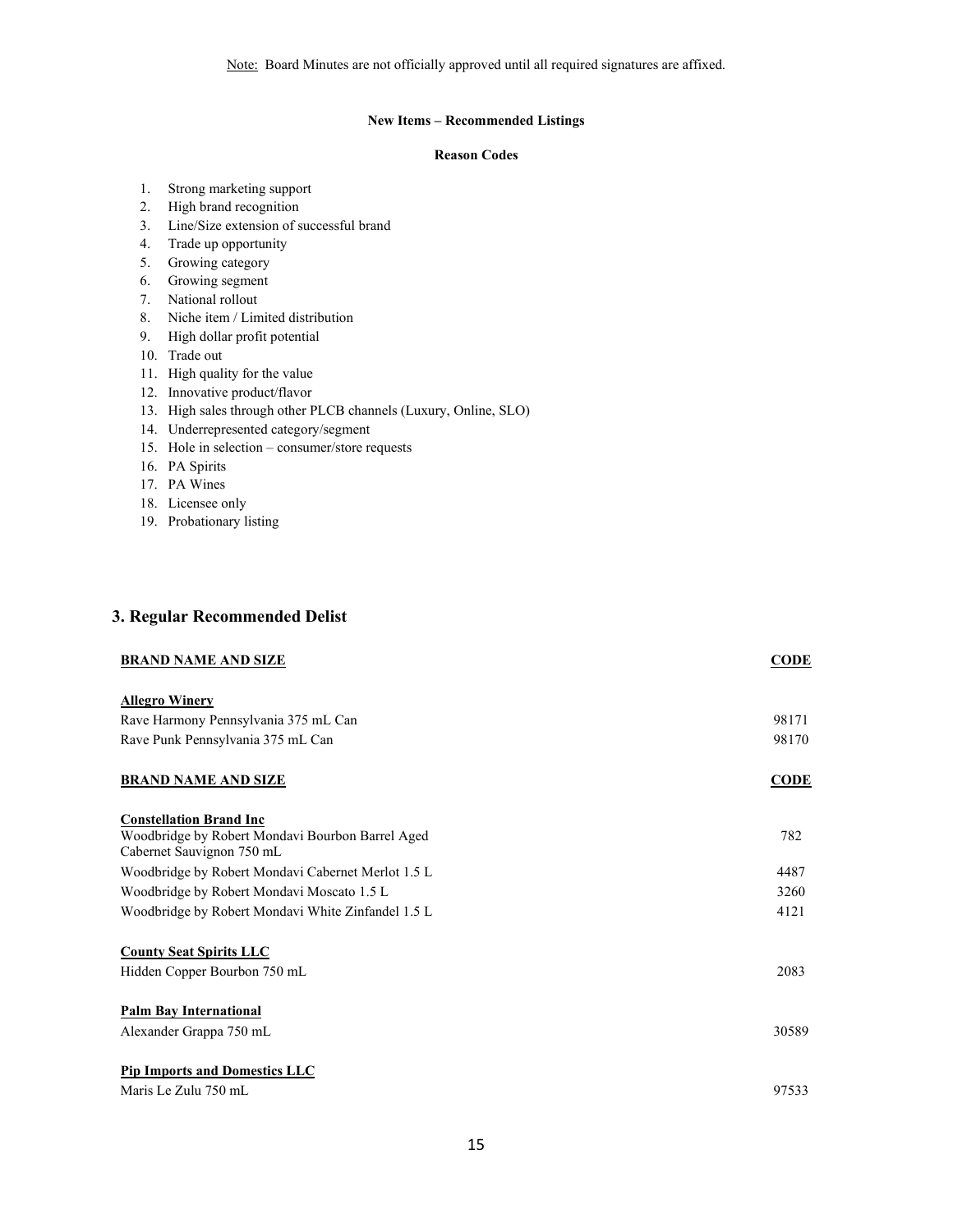Note: Board Minutes are not officially approved until all required signatures are affixed.

| <b>Spring Gate Vineyard</b>                                                      |       |
|----------------------------------------------------------------------------------|-------|
| Bubbly Lemon Lime Mello 375 mL Can                                               | 98463 |
|                                                                                  |       |
| Southern Glazers W S of PA                                                       |       |
| Saint M Rieslings Mosel 750 mL                                                   | 7157  |
|                                                                                  |       |
| <b>The Colony Meadery</b>                                                        |       |
| Woofiedog 375 mL                                                                 | 34366 |
|                                                                                  |       |
| EFFECTIVE DATE: The transference to closeout will become effective June 17, 2022 |       |

| <b>Motion Made:</b>    | Board Member Negra                                                      |
|------------------------|-------------------------------------------------------------------------|
| Seconded:              | Board Member Isenhour                                                   |
| <b>Board Decision:</b> | Unanimously agreed (3-0 vote) to approve all Product Selection actions. |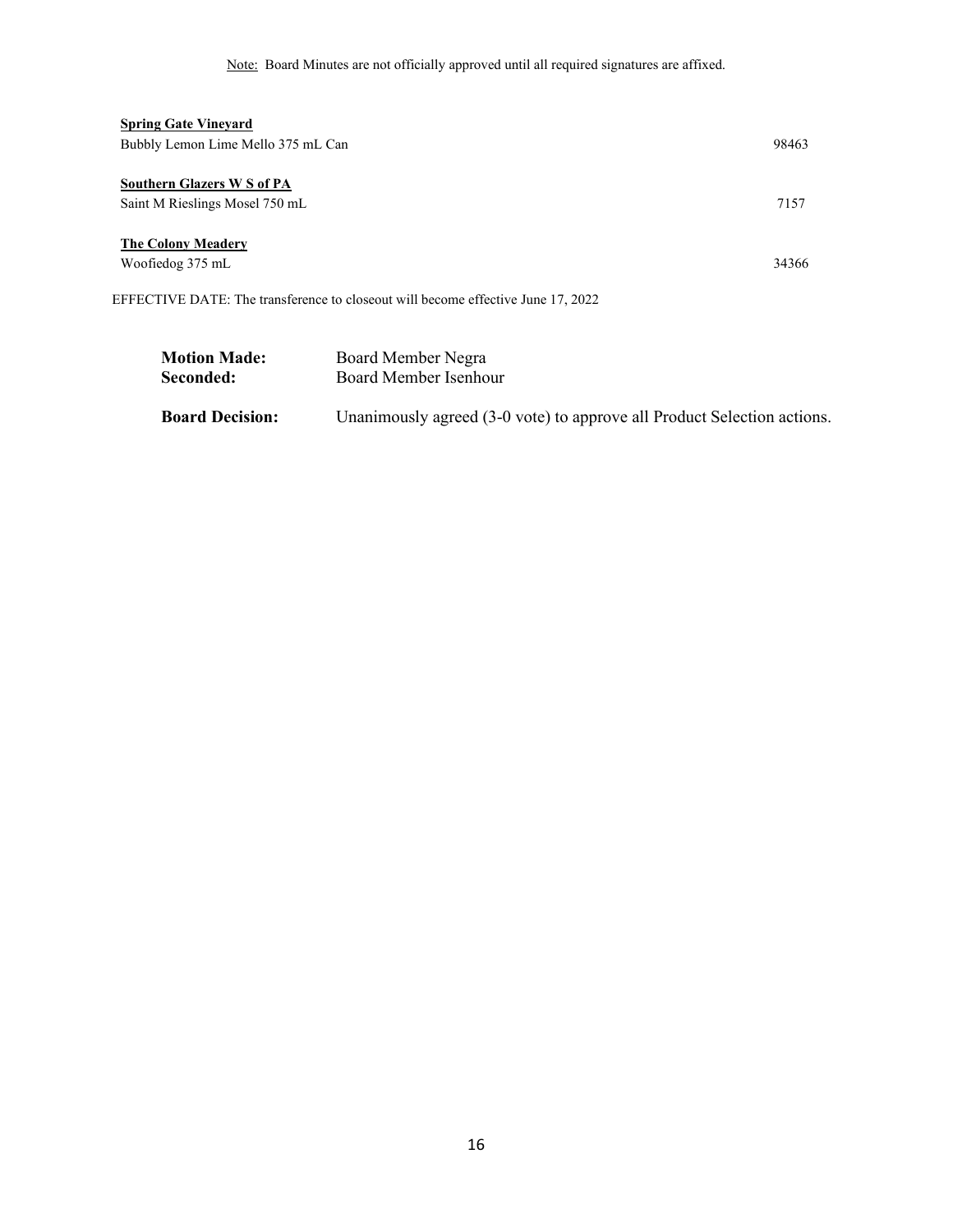# **FINANCIAL REPORT** ......................................... *Michael J. Burns, Comptroller Operations, Office of Budget*

### **Commonwealth of Pennsylvania Pennsylvania Liquor Control Board State Stores Fund Comparative Statement of Net Position (Unaudited)**

|                                                                        | <b>March 31, 2022</b>     | March 31, 2021*           |
|------------------------------------------------------------------------|---------------------------|---------------------------|
| <u>ASSETS</u>                                                          |                           |                           |
| Current assets:                                                        |                           |                           |
| Cash                                                                   | \$<br>25,320,524          | \$<br>30,553,050          |
| Investments - short term                                               | 243,452,888               | 280,731,759               |
| Accounts and claims receivable, net                                    | 8,381,820                 | 7,194,300                 |
| Due from other funds - Note 9                                          |                           |                           |
| Merchandise inventories, net                                           | 209,445,556               | 229,429,376               |
| Operating supplies                                                     | 519,192                   | 565,800                   |
| Prepaid expenses                                                       | 830,609                   | 682,217                   |
| <b>Total current assets</b>                                            | 487,950,589               | 549,156,502               |
| Non-current assets:                                                    |                           |                           |
| Non-depreciable capital assets:                                        |                           |                           |
| Land                                                                   | 322,973                   | 322.973                   |
| Depreciable capital assets:                                            |                           |                           |
| <b>Building</b>                                                        | 10,762,508                | 21,139,183                |
| Leasehold improvements                                                 | 209,134                   | 209,134                   |
| Machinery and equipment                                                | 47,871,619                | 49,157,065                |
| Intangible - internally generated software                             | 51,844,251                | 28,730,895                |
| Intangible - right to use leases - Note 10                             | 354,570,579               | 309,806,832               |
| Less: accumulated depreciation                                         | 161,893,066               | 108,834,463               |
| Net depreciable capital assets                                         | 303,365,025               | 300,208,646               |
| Total non-current capital assets                                       | 303,687,998               | 300,531,619               |
| <b>Total assets</b>                                                    | 791,638,587               | 849,688,121               |
| Total deferred outflows of resources - Notes 5, 6                      | \$<br>189,499,247         | \$<br>158,372,569         |
| <b>LIABILITIES</b>                                                     |                           |                           |
| <b>Current liabilities:</b>                                            |                           |                           |
| Trade accounts payable                                                 | \$<br>298,230,070         | \$<br>313,754,320         |
| Other accounts payable                                                 | 8,849,436                 | 21,422,245                |
| Accrued expenses                                                       | 26, 143, 233              | 23,206,032                |
| OPEB - Note 6                                                          |                           | 2,082,000                 |
| Self-insurance, workers' compensation - Note 7                         | 6,298,716                 | 10,095,210                |
| Due to other funds - Note 9                                            | 9,618,858                 | 7,159,310                 |
| Due to fiduciary funds - Note 9                                        | 3,825,312                 | 3,696,699                 |
|                                                                        | 1,111,821                 | 1,012,438                 |
| Due to other governments - Note 9                                      |                           |                           |
| Right to use liabilities - Note 10<br><b>Total current liabilities</b> | 54,777,775<br>408,855,221 | 14,575,321<br>397,003,575 |
|                                                                        |                           |                           |
| Non-current liabilities:                                               |                           |                           |
| OPEB - Note 6                                                          | 452,206,000               | 489,110,000               |
| Self-insurance, workers' compensation - Note 7                         | 63,400,982                | 47,995,269                |
| Net pension liability - Note 5                                         | 474,684,928               | 484,486,420               |
| Compensated absences - Note 1                                          | 25,995,401                | 24,809,043                |
| Right to use liabilities - Note 10                                     | 206,065,839               | 256,731,344               |
| Total non-current liabilities                                          | 1,222,353,150             | 1,303,132,076             |
| <b>Total liabilities</b>                                               | \$<br>1,631,208,371       | \$<br>1,700,135,651       |
| Total deferred inflows of resources - Notes 5, 6                       | \$<br>314,905,364         | 328,448,838               |
| <b>NET POSITION</b>                                                    |                           |                           |
| Net investment in capital assets                                       | \$<br>42,844,384          | \$<br>29,224,954          |
| Deficit                                                                | (1,007,820,285)           | (1,049,748,753)           |
| Total net position - Note 12                                           | \$<br>(964, 975, 901)     | \$<br>(1,020,523,799)     |
|                                                                        |                           |                           |

\* The prior fiscal year (FY) 2020-21 comparative Net investment in capital assets and Deficit amounts are adjusted to include the Right to use liabilities associated with Intangibles - right to use leases as part of Net investment in capital assets, and excluding them from Deficit. The adjustments did not affect Total net position.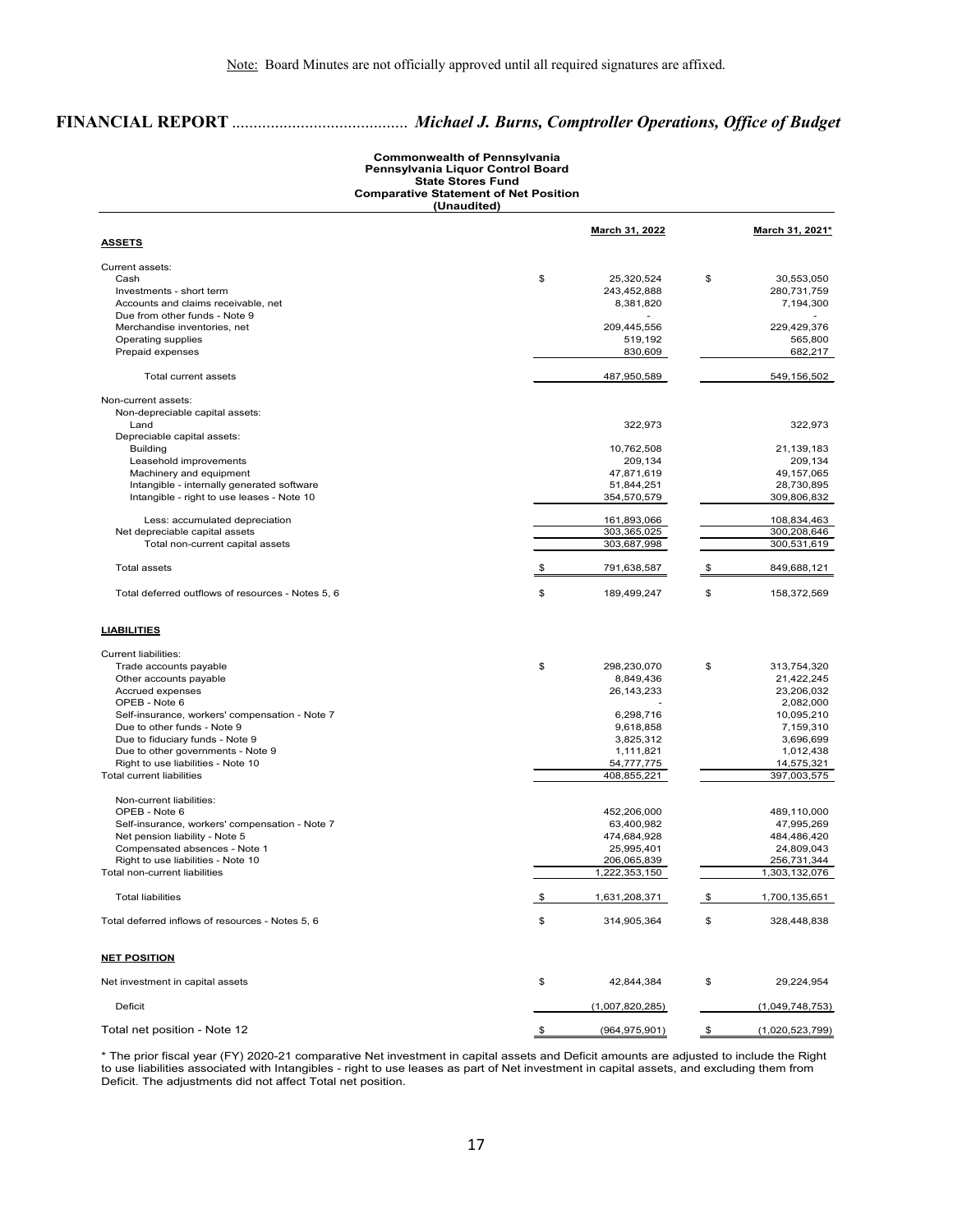### **Commonwealth of Pennsylvania Pennsylvania Liquor Control Board State Stores Fund Comparative Statements of Revenues, Expenses, and Changes in Net Position For the Month Ending March 31, 2022 and March 31, 2021 (Unaudited)**

|                                                         | 2021-22                   |                         | 2020-21                     |                         |
|---------------------------------------------------------|---------------------------|-------------------------|-----------------------------|-------------------------|
| Sales net of taxes                                      | \$                        | 190,574,889             | \$                          | 190,516,690             |
| Cost of goods sold                                      |                           | (131, 320, 001)         |                             | (129, 960, 147)         |
| Gross profit from sales                                 |                           | 59,254,888              |                             | 60,556,543              |
| Operating (expenses):                                   |                           |                         |                             |                         |
| Retail operations                                       | (28, 841, 158)            |                         | (28, 894, 463)              |                         |
| Marketing & merchandising                               | (2,849,610)               |                         | (689, 868)                  |                         |
| Supply chain                                            | (517, 591)                |                         | (589,091)                   |                         |
| Wholesale operations<br>Information technology services | (121, 845)<br>(2,671,537) |                         | (131, 180)<br>(2, 267, 828) |                         |
| Regulatory affairs                                      | (1,605,959)               |                         | (1, 176, 731)               |                         |
| Administration                                          | (837, 307)                |                         | (830, 470)                  |                         |
| Finance                                                 | (226, 161)                |                         | (215,992)                   |                         |
| Board & secretary                                       | (1,079,473)               |                         | (574, 865)                  |                         |
| Legal                                                   | (344, 431)                |                         | (277, 610)                  |                         |
| Commonwealth provided services - Note 2                 | (1,376,942)               |                         | (1, 113, 255)               |                         |
| Total                                                   |                           | (40, 472, 014)          |                             | (36, 761, 353)          |
| Operating profit/(loss)                                 |                           | 18,782,874              |                             | 23,795,190              |
| Other operating revenues (expenses):                    |                           |                         |                             |                         |
| Enforcement fines                                       | 114,103                   |                         | 63,807                      |                         |
| License fees                                            | 3,310,226                 |                         | 1,876,439                   |                         |
| Miscellaneous income                                    | 647,596                   |                         | 321,472                     |                         |
| Administrative law judge                                | (247, 935)                |                         | (235, 707)                  |                         |
| Total<br>Total operating income/(loss)                  |                           | 3,823,990<br>22,606,864 |                             | 2,026,011<br>25,821,201 |
| Miscellaneous revenues (expenses):                      |                           |                         |                             |                         |
| Interest income (expense)                               | (366, 820)                |                         | (371, 160)                  |                         |
| Other                                                   | (911)                     |                         |                             |                         |
| Total                                                   |                           | (367, 731)              |                             | (371, 160)              |
| Income/(Loss) before operating transfers                |                           | 22,239,133              |                             | 25,450,041              |
| Operating transfers out:                                |                           |                         |                             |                         |
| PSP enforcement - Note 3                                | (2, 423, 732)             | (2,423,732)             | (2,215,824)                 | (2,215,824)             |
| Net Income/(Loss) from operations                       |                           | 19,815,401              |                             | 23,234,217              |
| <b>Statutory Transfers:</b><br>General fund - Note 4    | (85, 100, 000)            |                         | (42,600,000)                |                         |
| Drug and alcohol programs - Note 4                      |                           |                         |                             |                         |
| Total                                                   |                           | (85, 100, 000)          |                             | (42,600,000)            |
| Change in net position                                  |                           | (65, 284, 599)          |                             | (19, 365, 783)          |
| Total net position - beginning                          |                           | (899, 691, 302)         |                             | (1,001,158,016)         |
| Total net position - ending                             | \$                        | (964, 975, 901)         | \$                          | (1,020,523,799)         |
| Liquor tax                                              | 34,022,067                |                         | 33,503,645                  |                         |
| State Sales Tax                                         | 13,391,311                |                         | 13,199,663                  |                         |
| Local Tax                                               | 903,175                   |                         | 841,668                     | 47,544,976              |
| Taxes remitted to Dept.of Revenue PTD                   | \$                        | 48,316,553              | \$                          |                         |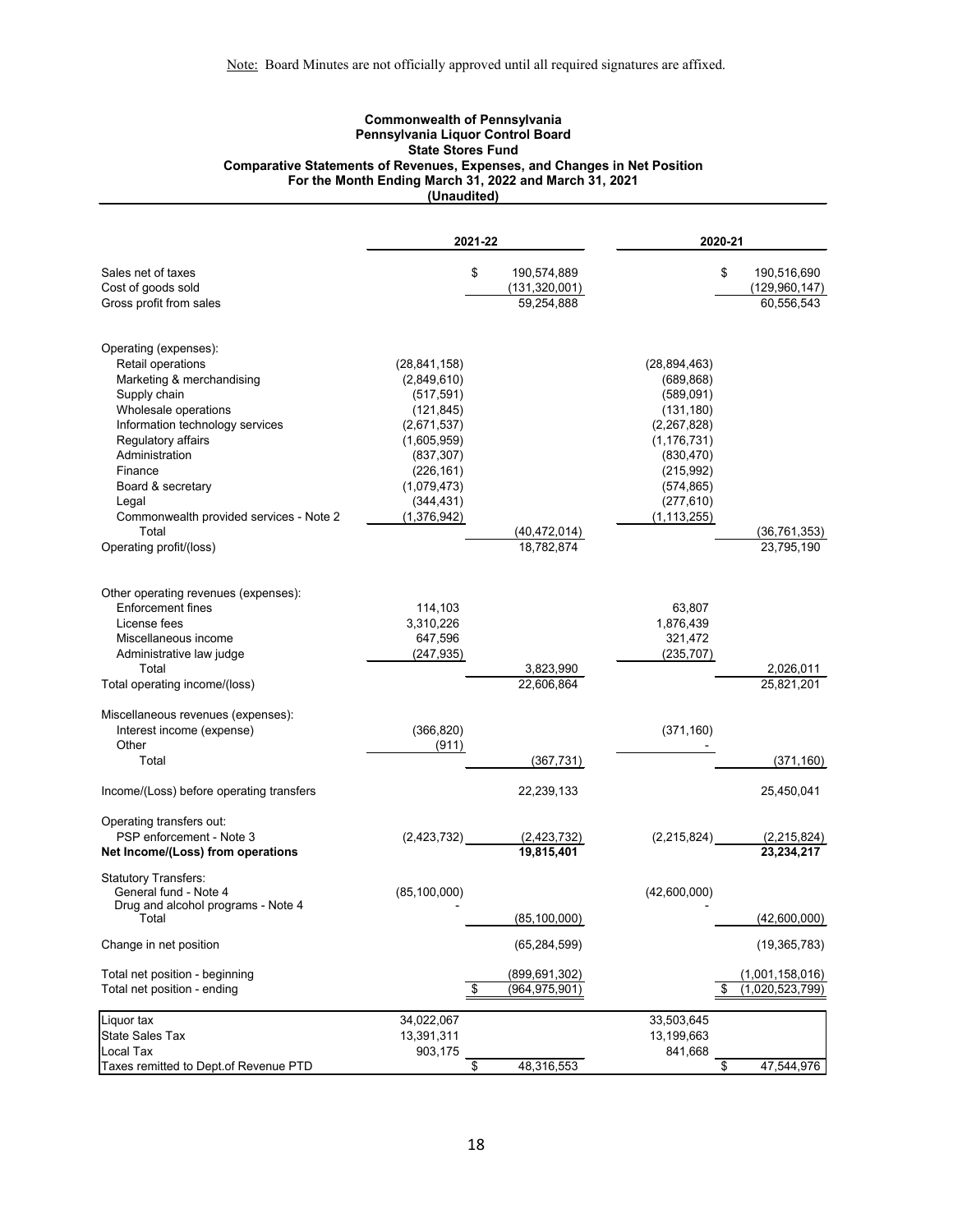### **Commonwealth of Pennsylvania Pennsylvania Liquor Control Board State Stores Fund Comparative Statements of Revenues, Expenses, and Changes in Net Position For the Nine Months Ending March 31, 2022 and March 31, 2021 (Unaudited)**

|                                                      | 2021-22                       |    |                             |                               | 2020-21                       |  |
|------------------------------------------------------|-------------------------------|----|-----------------------------|-------------------------------|-------------------------------|--|
| Sales net of taxes                                   |                               | \$ | 1,814,805,402               |                               | 1,729,833,030<br>\$           |  |
| Cost of goods sold                                   |                               |    | (1,249,980,461)             |                               | (1, 169, 176, 081)            |  |
| Gross profit from sales                              |                               |    | 564,824,941                 |                               | 560,656,949                   |  |
| Operating (expenses):                                |                               |    |                             |                               |                               |  |
| Retail operations                                    | (254, 915, 119)               |    |                             | (273, 878, 464)               |                               |  |
| Marketing & merchandising                            | (9,503,810)                   |    |                             | (9,201,618)                   |                               |  |
| Supply chain                                         | (3,262,801)                   |    |                             | (5,488,316)                   |                               |  |
| Wholesale operations                                 | (987, 327)                    |    |                             | (1, 168, 211)                 |                               |  |
| Information technology services                      | (18,011,396)                  |    |                             | (20,031,363)                  |                               |  |
| Regulatory affairs<br>Administration                 | (10, 957, 065)<br>(6,790,237) |    |                             | (12,081,456)<br>(7, 157, 313) |                               |  |
| Finance                                              | (1,857,084)                   |    |                             | (2,031,973)                   |                               |  |
| Board & secretary                                    | (8,859,887)                   |    |                             | (2,703,918)                   |                               |  |
| Legal                                                | (3,249,632)                   |    |                             | (2,647,860)                   |                               |  |
| Commonwealth provided services - Note 2              | (12, 694, 366)                |    |                             | (11, 272, 790)                |                               |  |
| Total                                                |                               |    | (331,088,724)               |                               | (347, 663, 282)               |  |
| Operating profit/(loss)                              |                               |    | 233,736,217                 |                               | 212,993,667                   |  |
| Other operating revenues (expenses):                 |                               |    |                             |                               |                               |  |
| <b>Enforcement fines</b>                             | 791,258                       |    |                             | 768,012                       |                               |  |
| License fees                                         | 19,592,156                    |    |                             | 18,904,668                    |                               |  |
| Miscellaneous income                                 | 4,725,513                     |    |                             | 1,741,198                     |                               |  |
| Administrative law judge                             | (2, 102, 573)                 |    |                             | (2,013,874)                   |                               |  |
| Total                                                |                               |    | 23,006,354                  |                               | 19,400,004                    |  |
| Total operating income/(loss)                        |                               |    | 256,742,571                 |                               | 232,393,671                   |  |
| Miscellaneous revenues (expenses):                   |                               |    |                             |                               |                               |  |
| Interest income (expense)                            | (3,392,093)                   |    |                             | (3,085,918)                   |                               |  |
| Other                                                | 45,509                        |    |                             | 14,020                        |                               |  |
| Total                                                |                               |    | (3,346,584)                 |                               | (3,071,898)                   |  |
| Income/(Loss) before operating transfers             |                               |    | 253,395,987                 |                               | 229,321,773                   |  |
| Operating transfers out:<br>PSP enforcement - Note 3 | (21,983,550)                  |    |                             | (21, 496, 115)                |                               |  |
| Net Income/(Loss) from operations                    |                               |    | (21,983,550)<br>231,412,437 |                               | (21, 496, 115)<br>207,825,658 |  |
| <b>Statutory Transfers:</b><br>General fund - Note 4 | (185, 100, 000)               |    |                             | (142,600,000)                 |                               |  |
| Drug and alcohol programs - Note 4                   |                               |    |                             |                               |                               |  |
| Total                                                |                               |    | (185, 100, 000)             |                               | (142,600,000)                 |  |
| Change in net position                               |                               |    | 46,312,437                  |                               | 65,225,658                    |  |
| Total net position - beginning - Note 12             |                               |    | (1,011,288,338)             |                               | (1,085,749,457)               |  |
| Total net position - ending                          |                               | \$ | (964, 975, 901)             |                               | (1,020,523,799)<br>\$         |  |
| Liquor tax                                           | 325,479,055                   |    |                             | 310,028,105                   |                               |  |
| State Sales Tax                                      | 128,102,951                   |    |                             | 122,227,191                   |                               |  |
| Local Tax                                            | 7,969,912                     |    | 461,551,918                 | 7,033,146                     |                               |  |
| Taxes remitted to Dept.of Revenue YTD                |                               | \$ |                             |                               | \$<br>439,288,442             |  |